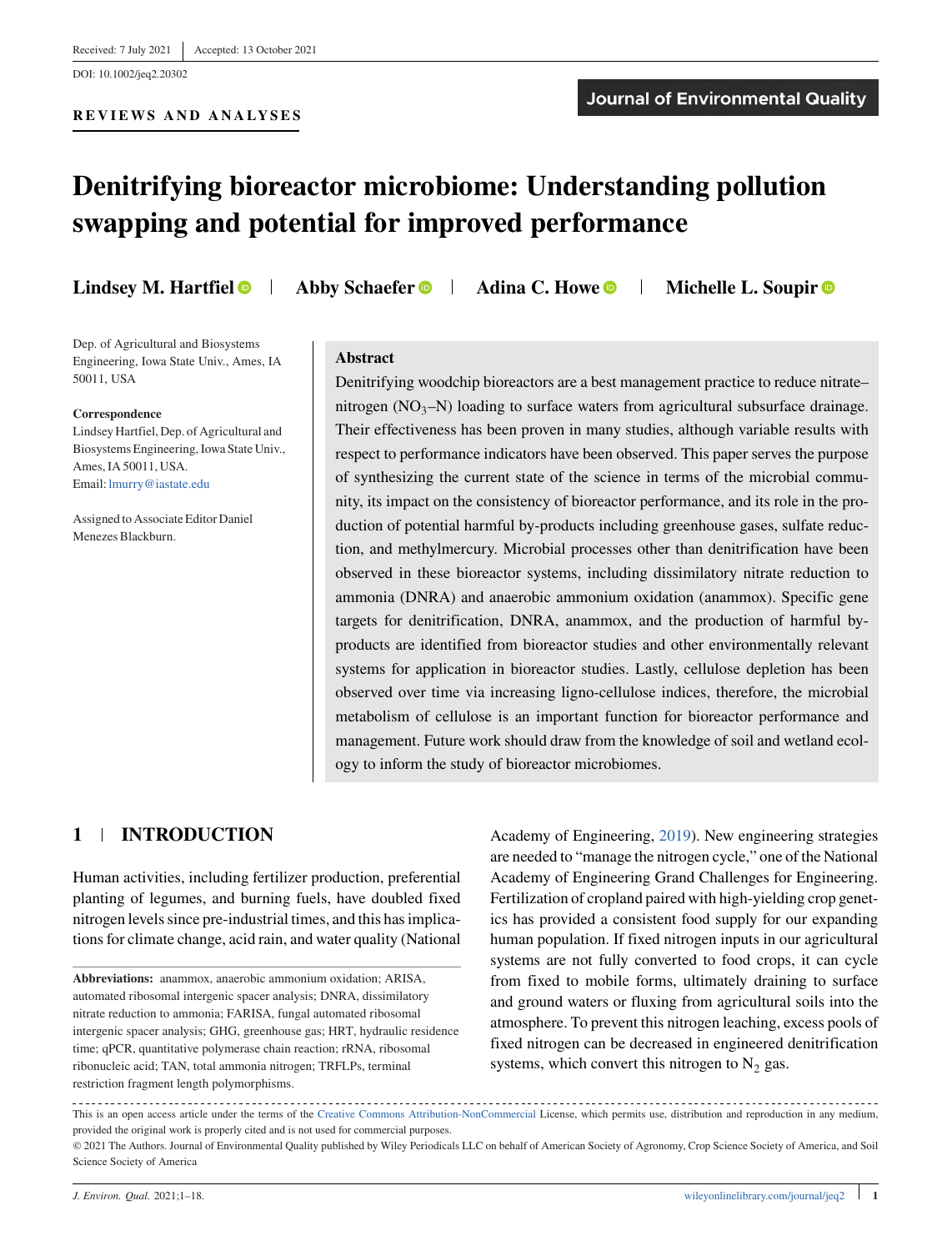A major contributing factor to the productivity of the Upper Midwest and other semihumid-to-humid agricultural regions is subsurface tile drainage lines that have been installed to lower the water table and increase the viability of crops (Gramlich et al., [2018;](#page-14-0) Helmers et al., [2012;](#page-15-0) Mehan et al., [2019\)](#page-16-0). These tile drainage lines have increased annual streamflow and serve as a vector to export nitrogen from fields (Schilling et al., [2009\)](#page-16-0). Although classified in the United States as a nonpoint source of pollution because the nutrients originate from diffuse sources across the agricultural landscape, tile lines can discharge nitrate concentrations as high as 77 mg N/L into downstream water bodies (Ikenberry et al., [2014\)](#page-15-0). Typical annual flow-weighted nitrate-nitrogen  $(NO<sub>3</sub>-N)$  concentrations in the Midwest range between 6.9– 31.8 mg/L; however, tile line nitrate export peaks during periods of heavier flows (Ikenberry et al., [2014;](#page-15-0) Jaynes, [2012\)](#page-15-0).

When considering mitigation strategies, woodchip bioreactors (Figure 1) have been identified as a promising practice for removing  $NO_3-N$  from agricultural drainage (INRS, [2017;](#page-15-0) Addy et al., [2016\)](#page-13-0). Among several edge-of-field practices analyzed (wetlands, buffers, bioreactors, and controlled drainage), woodchip bioreactors were estimated to be the most cost-effective practice for nitrogen reduction on a dollar per mass-removed basis (INRS, [2017\)](#page-15-0). Briefly, denitrifying bioreactors are a best management practice that promotes nitrate removal by providing a carbon substrate for denitrifying microorganisms (Figure 1). These systems have been widely studied, and previous literature reviews have described both the design (geometry, media type, hydraulic residence time, site selection, etc.) and general performance (nitrate removal and influencing environmental factors) (Addy et al.,

- ∙ Denitrifying bioreactor researchers must address pollution swapping to advance implementation.
- ∙ GHG, methylmercury, and sulfate reduction have been observed in denitrifying bioreactors.
- ∙ Gene targets for detection of pollution swapping processes are identified.
- ∙ Bioreactor substrate is a potential target for microbial community management.

[2016;](#page-13-0) Christianson et al., [2021;](#page-14-0) Christianson, Bhandari, & Helmers, [2012\)](#page-13-0).

Under ideal conditions, microbial denitrification would be the primary microbial process occurring within the bioreactor (Figure 1). Realistically, the conditions within the bioreactor are not homogenous in terms of flow, temperature, or dissolved oxygen (Christianson, Helmers et al., [2013;](#page-14-0) Martin et al., [2019\)](#page-16-0). When considering flow through the bioreactor, it is likely that there are pockets of low-flow or noflow near the corners or edges of the reactor. In addition, research has shown that microbial communities can be different and diverse in the water surrounding the carbon source when compared with the water within the carbon source or within its biofilm layer (Aalto et al., [2020;](#page-13-0) Grießmeier et al., [2017;](#page-14-0) Yamashita et al., [2011\)](#page-17-0). Thus these variations in environmental conditions will also affect the microbial community (Andrus, [2011;](#page-13-0) Herbert et al., [2014;](#page-15-0) Porter et al., [2015\)](#page-16-0),



**FIGURE 1** Denitrifying bioreactor and resulting denitrification process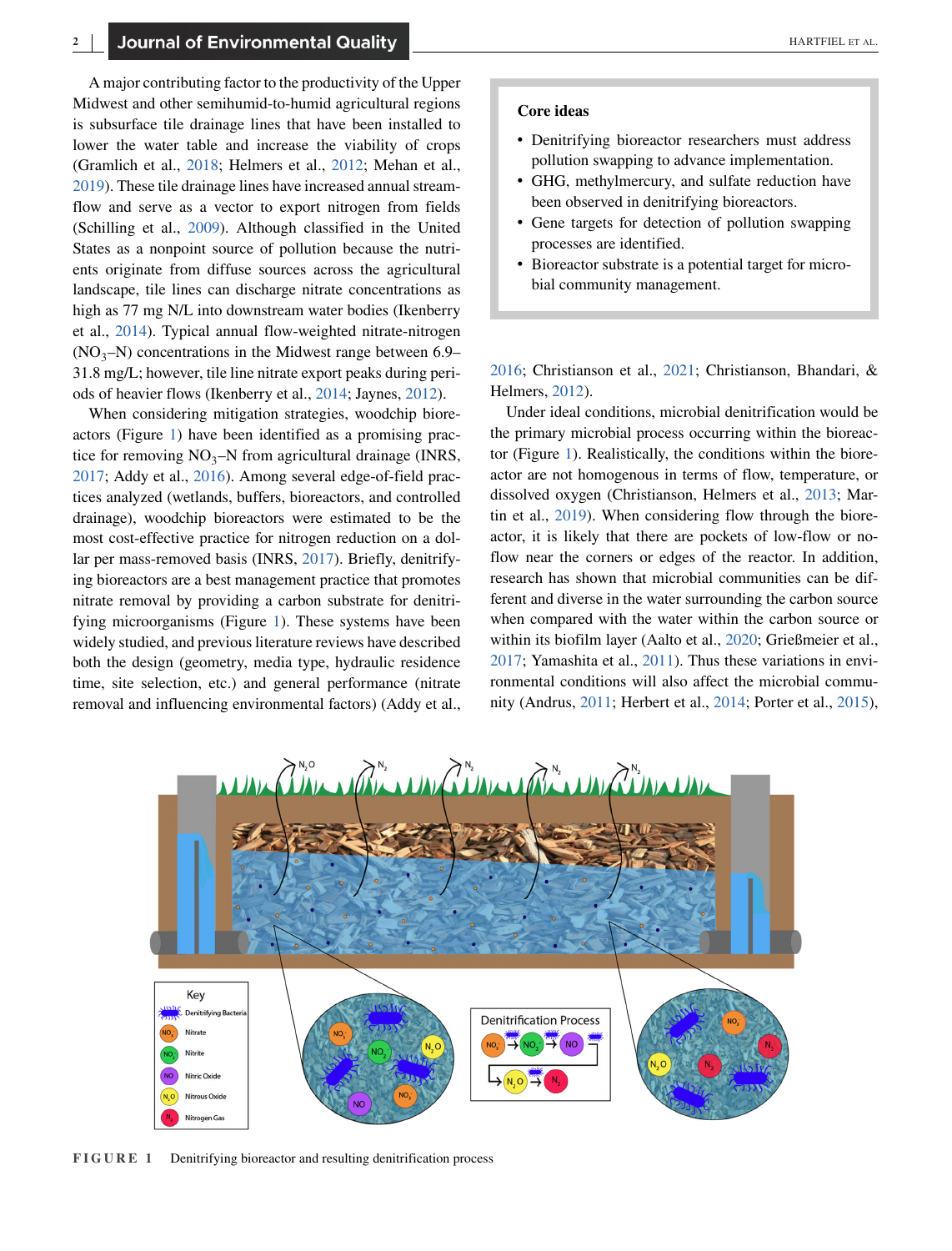making it likely that a variety of microbial processes including denitrification, sulfate reduction, and methanogenesis are occurring at any given time.

With the extensive study of and future planned installations of carbon-based denitrification bioreactors, the limited attention to the study of microbial processes is quite surprising. Central to the performance of bioreactors is its associated microbiome, which contains a complex microbial community interacting with available carbon, nitrogen, and other nutrients. Here, we conduct a review of the role of the microbial community on potential biochemical outcomes of denitrifying bioreactors, including both desirable and harmful effects. This paper serves the purpose of identifying potential strategies to improve bioreactor performance while also reducing potential harmful by-products, specifically through raising awareness of the need for a greater understanding of the microbial processes within denitrifying bioreactors.

## **2 DENITRIFICATION MECHANISMS IN NATURAL AND ENGINEERED SYSTEMS**

Denitrification is a four-step process, and each step is enzyme-catalyzed. Genes associated with denitrification have been used as targets for identifying community members that are important in the denitrification process and include membrane-bound nitrate reductase (*narG*), nitrite reductase (*nirS, nirK)*, nitric oxide reductase (*nor*), and nitrous oxide (N2O) reductase (*nosZ*); however, *nirS*, *nirK*, *and nosZ* are the most commonly used targets (Kraft et al., [2011,](#page-15-0) Table [1\)](#page-3-0). Although *nirS* and *nirK* are structurally dissimilar and coordinate different metal ion cofactors in their catalytic sites, they are functionally equivalent (Kraft et al., [2011\)](#page-15-0). Copy numbers of the *nosZ* gene have been used as a proxy for denitrification potential, and *nirS* gene copy numbers have been positively correlated with denitrification rate in woodchip bioreactors (Fatehi-Pouladi et al., [2019;](#page-14-0) Ilhan et al., [2011;](#page-15-0) Warneke, Schipper, Matiasek et al., [2011\)](#page-17-0). Further, it is hypothesized that communities of microorganisms work together to carry out the process of denitrification, especially because most microorganisms do not possess all the enzymes required to complete the entire process (Kuypers et al., [2018\)](#page-15-0). Denitrifying communities can be thought of as possessing highly ordered divisions of labor that allow each member to have their metabolic needs met, a type of interaction known as syntrophy (De Roy et al., [2014\)](#page-14-0). These communities form complex and dynamic relationships that respond to changes in their environment (Gonze et al., [2018\)](#page-14-0).

Although the engineering design aspects of denitrification bioreactors have been well-explored in the literature, less is understood regarding the microbial community structure and function and role on bioreactor performance. However, the role of microbial communities in other natural and engineered systems can inform the role of microbes in bioreactors. In soils, the structure of denitrifying microbial communities is influenced by nitrate, dissolved nitrogen and carbon, soil structure, pH, soil nutrients, and cropping system (Enwall et al., [2010;](#page-14-0) Regan et al., [2017\)](#page-16-0). Similarly, in wastewater treatment, nitrification and denitrification are coupled, and internal (carbon-containing wastewater) or external (methanol additive) electron donors are used to reduce nitrate to  $N<sub>2</sub>$  (Xiao et al., [2021\)](#page-17-0). The performance and stability of these treatment systems have been closely linked to the microbial community structure and population dynamics, which are impacted by factors such as dissolved oxygen, pH, HRT, and temperature (Chen et al., [2017\)](#page-13-0).

As in soils and wastewater treatment systems, microorganisms within woodchip bioreactors drive the transformation of key forms of bioavailable nitrogen, ammonium, and nitrate, the former of which is an oxidizable cation while the latter is a reduceable anion. The subsequent nitrogen cycling within the bioreactor depends on the specific microbes and substrates present in bioreactors. Specifically, this membership and the available metabolites influence the oxidative state of nitrogen, specifically, the number of electrons associated with the nitrogen atom (Jeannotte, [2014;](#page-15-0) Kraft et al., [2011;](#page-15-0) Petersen et al., [2012;](#page-16-0) Reisinger et al., [2016\)](#page-16-0). Levels of bioavailable nitrogen are modulated by microbial activity that changes the oxidation state of molecular nitrogen. Some nitrogen-cycling microbes fix nitrogen using an assimilatory or a dissimilatory nitrogen reduction pathway. In assimilatory nitrate reduction, the key enzymes are in the cytoplasm and are used to build biomass. In dissimilatory nitrate reduction, the key enzymes are membrane-bound and used for respiration.

Within woodchip bioreactors, there can exist microorganisms that can carry out metabolic activity under the presence and absence of oxygen (e.g., both aerobic and anaerobic conditions), and these microbes are called facultative anaerobes. To be capable of such metabolic flexibility, these microorganisms must have a system in place to determine when oxygen is no longer available. For example, in *Escherichia coli* , this feedback system has been determined to be regulated by the gene associated with fumarate nitrate reductase (Unden and Schirawski, [1997\)](#page-17-0). The gene encoding fumarate nitrate reductase is activated in the absence of oxygen, initiating the transport of nitrate into the cell. Several transporters are involved in this process across bacteria and archaea, and the detection of their encoding genes can also be used as evidence that denitrifying microorganisms might be present (Kaft et al., [2011;](#page-15-0) Kuypers et al., [2018\)](#page-15-0).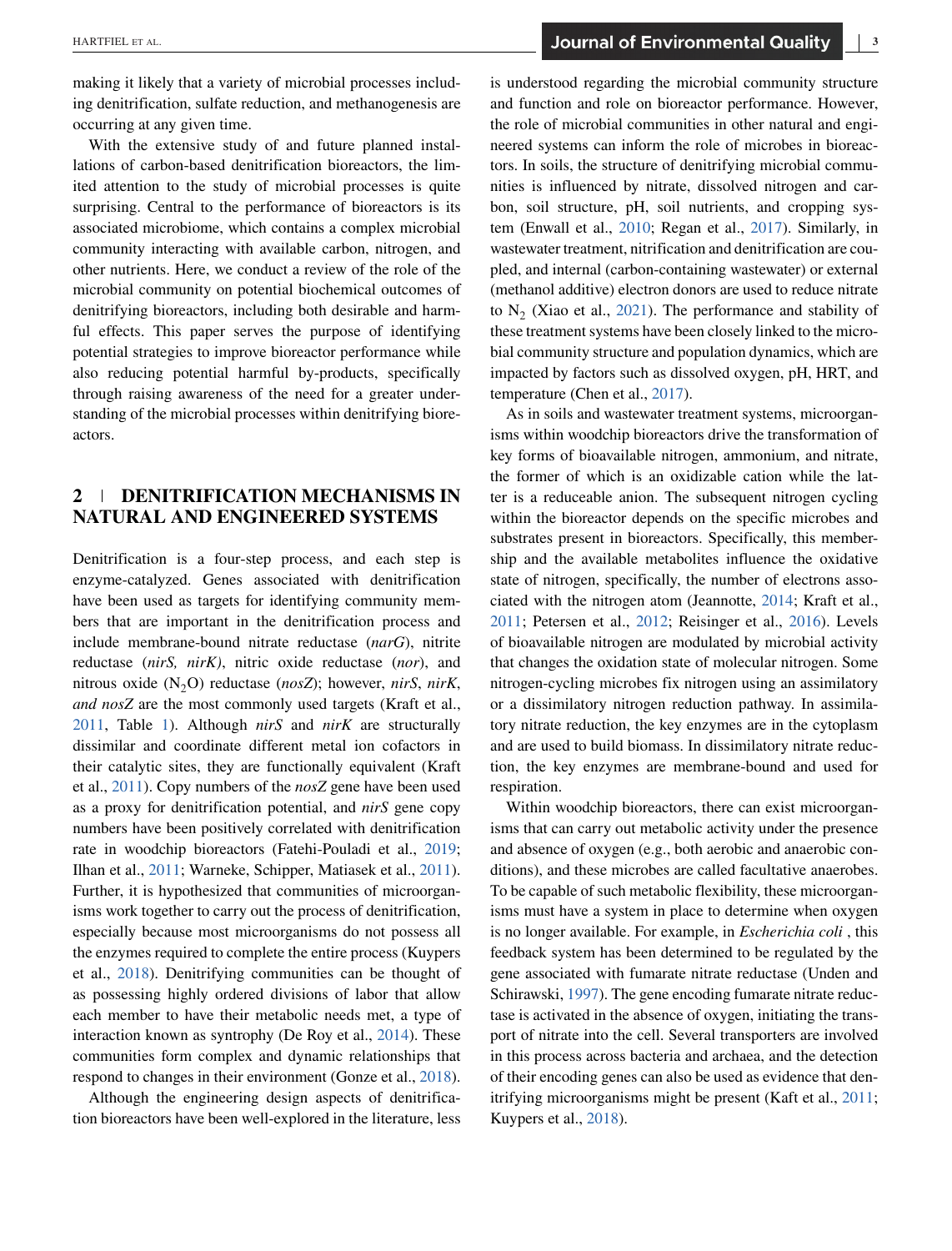<span id="page-3-0"></span>

| Study outcome                                  |                  | biofilm than in the total biofilm inside the woodchips.<br>Higher sulfate reduction was observed in the deep-layer | Positive correlation between total nir copy numbers and<br>mass removal rate of nitrate.           | enroflaxacin and sulfamethazine, but uninhibited by<br>Denitrifier abundance was temporarily inhibited by<br>atrazine | Community composition is linked to nitrate removal;<br>Distal controls on microbial community structure were<br>inlet nitrate concentration, pH, woodchip moisture<br>form commensal relationships with denitrifiers or<br>bacteria mediate denitrification while fungi may<br>content, depth, and sampling port temperature.<br>mediate woodchip decomposition. | nirK, nosZI) were observed which was likely due to<br>Spatial variability in the bioreactor community (nirS,<br>varying hydraulic conditions within the bioreactor. | Microbial community composition is related to depth<br>and seasonal variations in temperature, moisture<br>content, and bioreactor inundation | Denitrifying bacterial community was resistant to<br>changes based on fluctuating water levels. | bacteria, and fermentative bacteria co-existed in the<br>Denitrifiers, carbonaceous-compound-degrading<br>woodchip-based solid-phase denitrification<br>bioreactor | (Continues)<br>Positive correlation between nitrate reduction and<br>denitrifying genes. |
|------------------------------------------------|------------------|--------------------------------------------------------------------------------------------------------------------|----------------------------------------------------------------------------------------------------|-----------------------------------------------------------------------------------------------------------------------|------------------------------------------------------------------------------------------------------------------------------------------------------------------------------------------------------------------------------------------------------------------------------------------------------------------------------------------------------------------|---------------------------------------------------------------------------------------------------------------------------------------------------------------------|-----------------------------------------------------------------------------------------------------------------------------------------------|-------------------------------------------------------------------------------------------------|--------------------------------------------------------------------------------------------------------------------------------------------------------------------|------------------------------------------------------------------------------------------|
| Method                                         |                  | PCR                                                                                                                | qPCR                                                                                               | qPCR                                                                                                                  | T-RFLP, ARISA, and<br>FARISA                                                                                                                                                                                                                                                                                                                                     | qPCR                                                                                                                                                                | FARISA and ARISA                                                                                                                              | ARISA                                                                                           | Amplicon sequencing                                                                                                                                                | qPCR                                                                                     |
| Gene target                                    |                  | dsrb                                                                                                               | nirS, nirK                                                                                         | nosZ                                                                                                                  | nosZ                                                                                                                                                                                                                                                                                                                                                             | anammox-specific<br>16S rRNA genes<br>nirS, nirK, nosZI,<br>nosZII,                                                                                                 | nosZ clade I                                                                                                                                  | $nosZI$ and $nosZII$                                                                            | 16S rRNA                                                                                                                                                           | NirS, nirK                                                                               |
| <b>HRT</b>                                     |                  | $6 - 24 h$                                                                                                         | $33.1 - 54.3 h$                                                                                    | 0, 2, 5, 20, 45<br>J                                                                                                  | $1.4 - 4.4 h$                                                                                                                                                                                                                                                                                                                                                    | 24h                                                                                                                                                                 | $0.2 - 29d$                                                                                                                                   | $7.5 - 8.8 h$                                                                                   | $9.4 - 52.4 h$                                                                                                                                                     | 7.9 d                                                                                    |
| Experiment<br>(reactor<br>volume)<br>scale     |                  | $\overline{11}$                                                                                                    | $200$ L                                                                                            | $20$ ml                                                                                                               | $55.8 - 84.6$<br>$\mathbf{m}^3$                                                                                                                                                                                                                                                                                                                                  | $27~\mathrm{m}^3$                                                                                                                                                   | 44.0-84.6<br>$\mathbf{H}^3$                                                                                                                   | 18.2 L                                                                                          | 7.26L                                                                                                                                                              | 220L                                                                                     |
| concentra-<br>Influent<br>$N_{\rm Qy}$<br>tion | $\rm mg\,L^{-1}$ | $0 - 45.2$                                                                                                         | $14.4 - 17.2$                                                                                      | ~5.48                                                                                                                 | $\vec{a}$                                                                                                                                                                                                                                                                                                                                                        | 30.4                                                                                                                                                                | (average)<br>3.92-12.16                                                                                                                       | 15                                                                                              | 50.6                                                                                                                                                               | 202-307                                                                                  |
| Media type                                     |                  | Cedar woodchips                                                                                                    | Maize cobs, wheat<br>pine woodchips,<br>waste, sawdust,<br>straw, green<br>eucalyptus<br>woodchips | Woodchips                                                                                                             | Woodchips                                                                                                                                                                                                                                                                                                                                                        | water-saturated<br>sewage sludge<br>sawdust, and<br>Crushed rock,                                                                                                   | Woodchips                                                                                                                                     | Woodchips                                                                                       | Poplar woodchips                                                                                                                                                   | woodchips<br>Maple hard                                                                  |
| Source                                         |                  | et al., 2011<br>Yamashita                                                                                          | et al., 2011<br>Matiasek<br>Schipper,<br>Warneke,                                                  | Ilhan et al.,<br>2011                                                                                                 | Andrus, 2011                                                                                                                                                                                                                                                                                                                                                     | Herbert et al.,<br>2014                                                                                                                                             | Porter et al.,<br>2015                                                                                                                        | et al., 2017<br>Hathaway                                                                        | Zhao et al.,<br>2018                                                                                                                                               | Fatehi-Pouladi<br>et al., 2019                                                           |

**TABLE 1** Summary of studies using molecular techniques to study denitrifying bioreactors

TABLE 1 Summary of studies using molecular techniques to study denitrifying bioreactors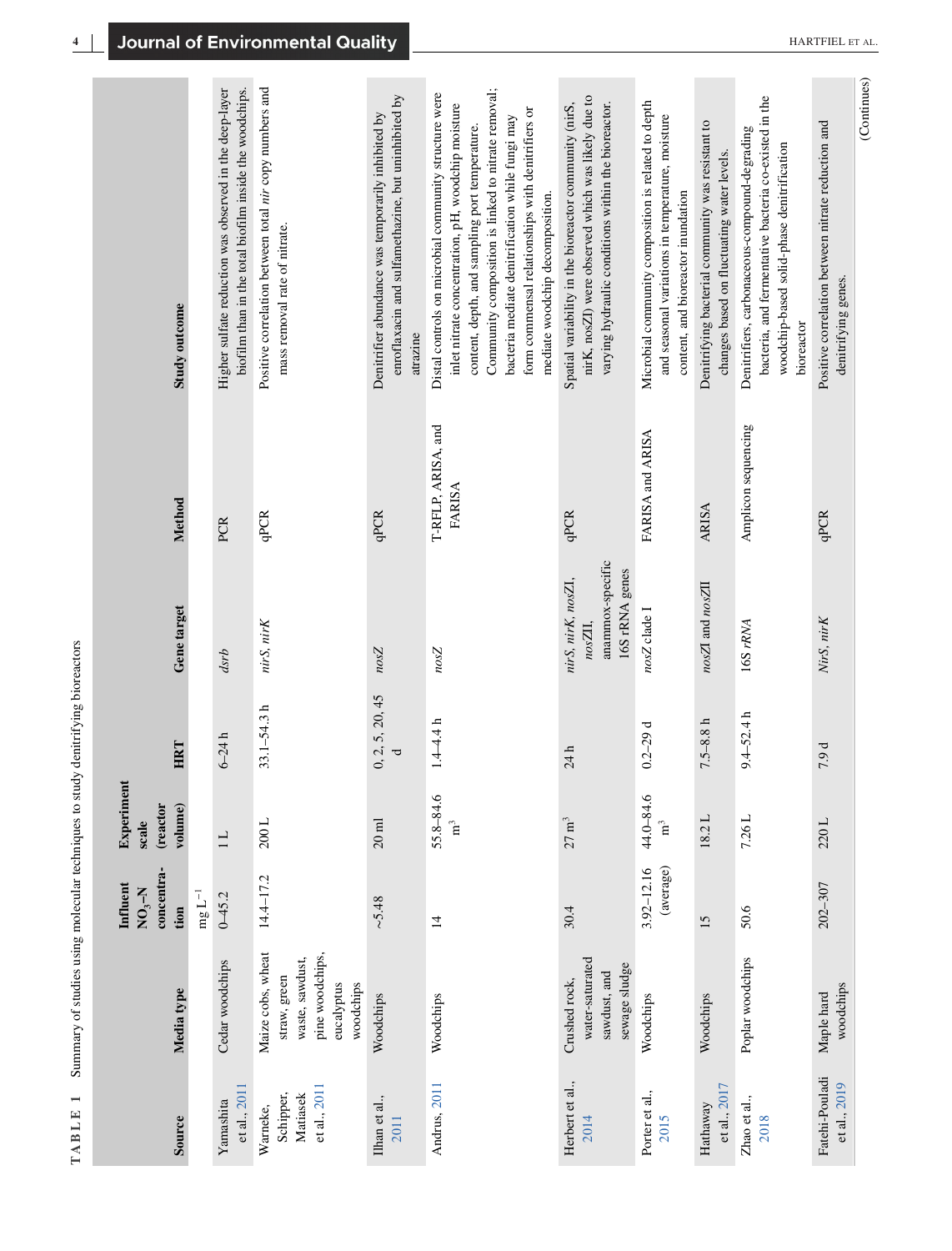| Source                    | Media type                                                                 | concentra-<br>Influent<br>$NO3 - N$<br>tion | Experimen<br>volume)<br>(reactor<br>scale                                                              | HRT                              | Gene target                                                                     | Method                              | Study outcome                                                                                                                                                                                                                                                                                                                                                                               |
|---------------------------|----------------------------------------------------------------------------|---------------------------------------------|--------------------------------------------------------------------------------------------------------|----------------------------------|---------------------------------------------------------------------------------|-------------------------------------|---------------------------------------------------------------------------------------------------------------------------------------------------------------------------------------------------------------------------------------------------------------------------------------------------------------------------------------------------------------------------------------------|
| Jang et al.,<br>2019      | Woodchips                                                                  | $\sim$ 50                                   | 5 ml micro-<br>$295.6 \text{ m}^3$<br>bioreac-<br>incuba-<br>tion $\&$<br>wood-<br>cosm<br>chip<br>tor | 48 h (micro-<br>cos <sub>m</sub> | nirK, 16S rRNA                                                                  | qPCR, amplicon<br>sequencing        | Cellulomonas sp. denitrifiers may degrade woodchips<br>to provide electron donors to themselves and other<br>denitrifiers in woodchip bioreactors at low<br>temperatures.                                                                                                                                                                                                                   |
| et al., 2019<br>Von Ahnen | Poplar woodchips                                                           | ~25~                                        | 5.34 L                                                                                                 | 8.4h                             | nirS, nirK                                                                      | qPCR, amplicon<br>sequencing        | promotion of autotrophic denitrifiers. A lower overall<br>Salinity resulted in an altered microbiome with a<br>denitrification potential was also observed.                                                                                                                                                                                                                                 |
| Kiani et al.,<br>2020     | industrial potato<br>waste, biochar,<br>and/or dried<br>Woodchips,<br>moss | 34.7                                        | 2.51 L                                                                                                 | 48h                              | 16S rRNA                                                                        | PCR, amplicon<br>sequencing         | The bioreactors containing the woodchip and potato<br>communities from the bioreactors containing the<br>compared to the layer of the second media-type.<br>vertically-stratified communities, with distinct<br>communities forming in the woodchip layers<br>residue mixture developed distinct microbial<br>other media combinations. The bioreactors<br>containing mixed media developed |
| Aalto et al.,<br>2020     | Woodchips                                                                  | $5.02 - 12.7$                               | and 1440<br>300, 660,<br>$\mathbf{m}^3$                                                                | $10-18h$                         | nirK, nirS, fungal<br>nosZII, nrfA<br>nirK, nosZI,                              | qPCR                                | drives denitrification, while Bacteroidetes dominated<br>community diversity. A core proteobacterial group<br>NO3-removal rates were linked to the denitrifying<br>the DNRA-carrying microbes across the three<br>bioreactors included in the study.                                                                                                                                        |
| Gorski et al.,<br>2020    | topsoil mixture<br>woodchip and<br>woodchips or<br>Redwood                 | $3 - 12$                                    | 7.28L                                                                                                  | $9.6 \pm 3.9 h$                  | 16S rRNA                                                                        | Amplicon sequencing                 | The carbon-rich permeable reactive barrier treatment<br>a<br>was associated with lower overall diversity and<br>greater relative abundance of groups known to<br>degrade carbon and metabolize nitrogen in the<br>underlying soil.                                                                                                                                                          |
| Hellman et al.,<br>2020   | barley straw, and<br>Pine woodchips,<br>bottle sedge                       | $22.3 - 32.9$                               | 0.54L                                                                                                  | $1.5 - 7.2 d$                    | 16S rRNA, nirS,<br>nirK, nosZI,<br>$n\sigma s\mathbb{Z}I$ , $n\tau f\mathbb{A}$ | Amplicon sequencing,<br><b>qPCR</b> | distinct microbial communities. All substrate types<br>showed an increase in abundance of nitrous oxide;<br>Different denitrifying bioreactor substrates formed<br>reducing capacity was observed over the study<br>period.                                                                                                                                                                 |

**5**

**TABLE 1** (Continued)

TABLE 1

 $(Continued)$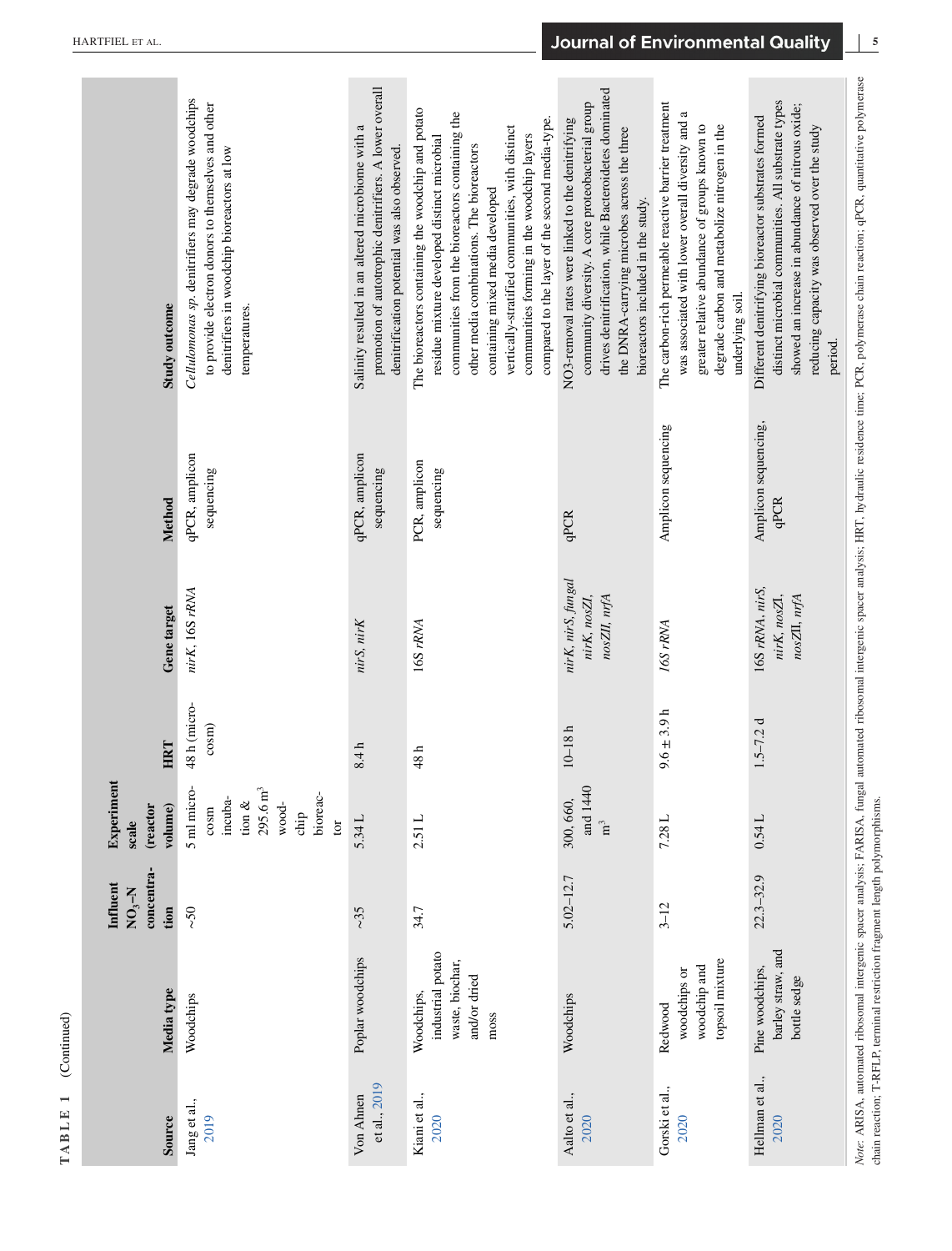# **3 FACTORS AFFECTING THE MICROBIAL COMMUNITY WITHIN WOODCHIP BIOREACTORS**

Woodchip bioreactor microbial communities have been studied indirectly through the measurements of denitrification rates and nitrate removal efficiency at the lab, pilot, and field scales. Denitrifying bioreactor performance is evaluated in two ways: on a nitrogen–mass removal (g NO<sub>3</sub>–N d<sup>-1</sup>) basis (Warneke, Schipper, Bruesewitz et al., [2011\)](#page-17-0) or on a nitrogen– concentration reduction (mg L<sup>-1</sup> NO<sub>3</sub>–N) basis (Addy et al., [2016\)](#page-13-0). Reporting denitrification performance on a mass basis per volume of bioreactor and unit time (g NO<sub>3</sub>–N m<sup>-3</sup> d<sup>-1</sup>) facilitates comparison between various bioreactor designs. Current design standards require either a 20% annual reduction in  $NO_3$ –N load from the effluent flow of the bioreactor or treatment of at least 15% of peak flow events with a minimum hydraulic residence time (HRT) of 3 h (USDA, [2020\)](#page-17-0). Other reviews have addressed the engineering design of these systems and their general performance (Addy et al., [2016;](#page-13-0) Christianson et al., [2021;](#page-14-0) Christianson, Bhandari, & Helmers, [2012\)](#page-13-0).

Studies have assessed the presence and spatial variability of important microorganisms in promoting denitrification in woodchip bioreactors. Transcript levels of *nirK* were elevated in denitrifying microcosms compared to nondenitrifying microcosms, and *Pseudomonas* spp., *Polaromonas* spp., and *Cellumonas* spp. were identified as important bacteria for denitrification at low temperatures (Jang et al., [2019\)](#page-15-0). Denitrification mechanisms present along the height of an upflow bench reactor have also been investigated, showing that carbon-degrading, denitrifying, and fermentative microorganisms were important for bioreactor performance (Zhao et al., [2018\)](#page-17-0). Additionally, the abundance of each type of microorganism was determined to be correlated to resource availability (nitrate, dissolved carbon), which varied along the height of the reactor.

Other efforts to describe the microbial communities in bioreactors have included the characterization of total microbial community membership and structure through sequencing phylogenetic markers of bacteria, archaea, and fungi. These approaches target amplifying conserved DNA regions and using sequencing to distinguish variable regions that can be used to identify specific taxa within the community. Gene targets that are often used include the 16S small subunit ribosomal ribonucleic acid (rRNA) gene for bacteria and archaea and the internal transcribed spacer regions between ribosomal deoxyribonucleic acid units for fungi (Johnston-Monje & Lopez Mejia, [2020\)](#page-15-0). Gene fingerprinting approaches, including automated ribosomal intergenic spacer analysis (ARISA), fungal automated ribosomal intergenic spacer analysis (FARISA), and terminal restriction fragment length polymorphisms (TRFLPs), are also techniques that have been previously used (Hathaway et al., [2017;](#page-15-0) Porter et al., [2015\)](#page-16-0).

## **3.1 Carbon substrate availability impacts microbial community and denitrification**

Several studies have demonstrated that carbon substrates can have a significant role in microbial community and bioreactor performance (Healy et al., [2012;](#page-15-0) Healy et al., [2015\)](#page-15-0). In addition, carbon-degrading and fermentative microorganisms have been shown to provide carbon to the denitrifiers, evidence of the links between carbon and nitrogen metabolism in these communities (Zhao et al., [2018\)](#page-17-0).

Most studies of denitrifying bioreactor substrate have focused on carbon/nitrogen ratio and carbon quality, or the lignin concentration in the woodchips (Ghane et al., [2018\)](#page-14-0). Carbon/nitrogen ratio has been shown to decrease in proportion to nitrate load (Ghane et al., [2018;](#page-14-0) Moorman et al., [2010;](#page-16-0) Schaefer et al., [2021\)](#page-16-0). In addition, carbon quality decreases over time as sugars are preferentially consumed over lignin, which is more recalcitrant to microbial degradation based on its chemical structure (Schaefer et al., [2021;](#page-16-0) van der Lelie et al., [2012\)](#page-16-0). Other work has shown that cellulose and hemicellulose can be converted to carbon dioxide  $(CO<sub>2</sub>)$  and methane  $(CH<sub>4</sub>)$  under anaerobic conditions, but the anaerobic breakdown of lignin has not been demonstrated (Ko et al., [2009\)](#page-15-0). NO<sub>3</sub>–N removal rates greater than 100 g m<sup>-3</sup> d<sup>-1</sup> have been observed in bench-scale bioreactors where denitrification was stimulated with acetate, which is a form of soluble, bioavailable carbon (Roser et al., [2018\)](#page-16-0), approximately 10 times greater than typical removal rates observed (Addy et al., [2016\)](#page-13-0). This work suggests that carbon availability impacts or stimulates the denitrifying microbial community.

Although it is widely thought that anaerobic conditions are necessary for denitrification to occur within denitrifying bioreactors, it has also been shown that some organisms primarily responsible for the breakdown of cellulose and lignin require oxygen (Brown and Chang, [2014;](#page-13-0) Tavzes et al., [2001\)](#page-17-0). Recent studies of denitrifying bioreactors have investigated the effects of cyclical aerobic and anaerobic periods (Maxwell et al., [2019\)](#page-16-0). It is thought that the aerobic periods stimulate the release of labile carbon from the woodchips. This could be because it is hypothesized that lignin degradation is performed most efficiently by aerobic, heterotrophic basidiomycete (white-rot) fungi, though there is increasing evidence of bacterial species that are capable of lignin degradation (Toljander et al., [2006;](#page-17-0) Rashid et al., [2015;](#page-16-0) Janusz et al., [2017\)](#page-15-0). Microbial lignin degradation has been primarily studied in white-rot fungi, a group well-adapted to perform lignin degradation due to the extra-cellular enzymes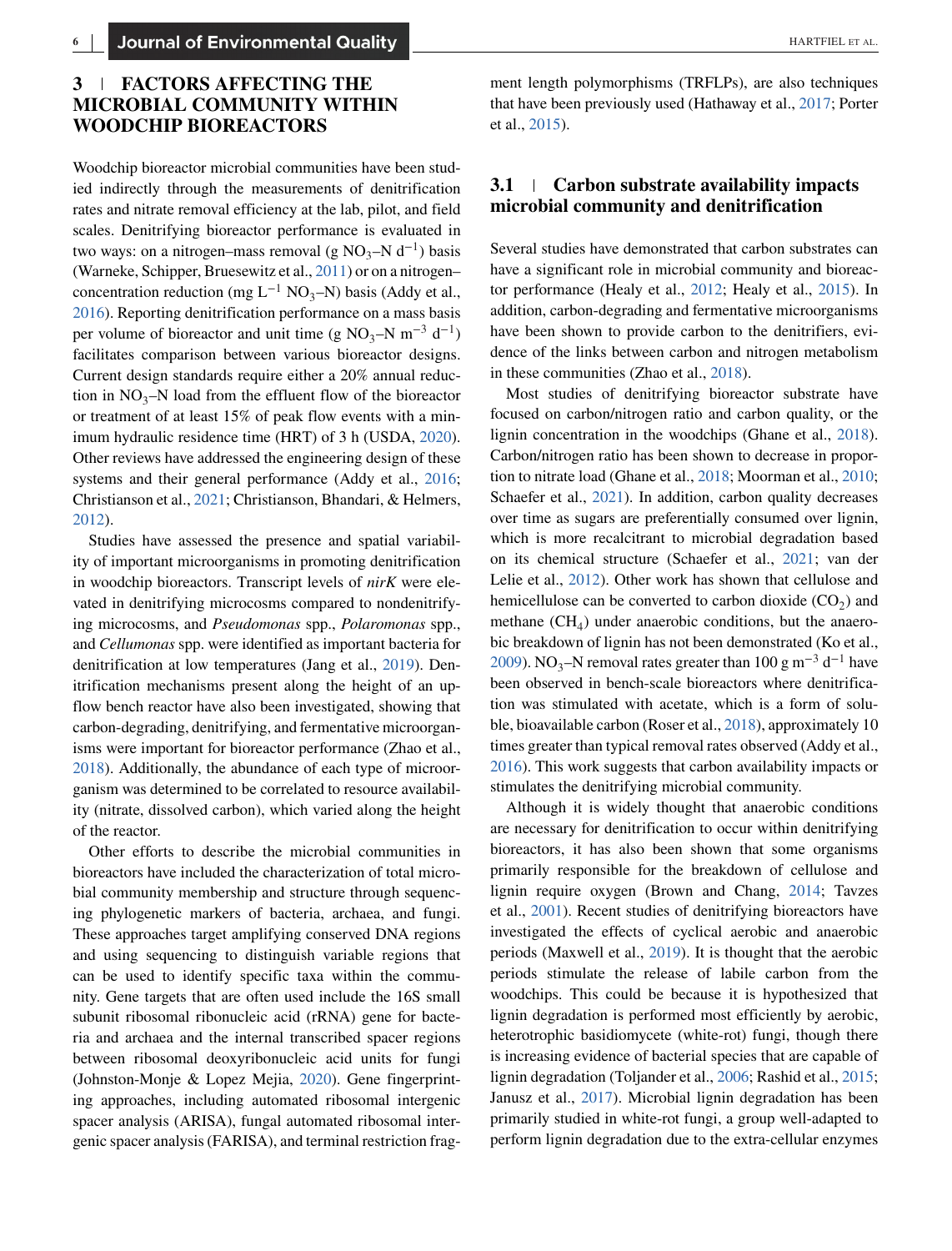they produce, which are necessary because lignin cannot be endocytosed (Dashtban et al., [2010\)](#page-14-0). There is also evidence that bacterial and fungal species work together to breakdown ligno-cellulose materials, where bacteria consume the products of fungal wood degradation such that the lignindegrading enzymes are not hindered by feedback inhibition (van der Lelie et al., [2012\)](#page-16-0). Bacterial classes that have been shown to contain the crucial prokaryotic ligninolytic enzyme laccase include Actinomycetes, α-Proteobacteria, and γ-Proteobacteria (Bugg et al. [2011;](#page-13-0) Huang et al. [2013\)](#page-15-0). Further, *Sphingobacterium* (from the order Bacteroidetes) produces manganese superoxide dismutase and therefore is capable of oxidizing lignin through the hydroxyl radical mechanism (Rashid et al., [2015\)](#page-16-0).

Cellulose is the woodchip compound that is most quickly consumed as the energy source for microbial transformations within woodchip bioreactors, and therefore microbial cellulose metabolism is an important function with respect to denitrifying bioreactor performance (Schaefer et al., [2021\)](#page-16-0). Cellulolytic activity is thought to be distributed across the entire fungal kingdom and bacterial species that are fermentative anaerobes, aerobic gram-positive bacteria, and aerobic gliding bacteria (Lynd et al., [2002\)](#page-16-0). Because of the presence of both aerobic and anaerobic conditions within denitrifying bioreactors, it would be beneficial for metabolic activities responsible for electron donor availability to be possible under a range of dissolved oxygen levels. *Cellulomonas* are key cellulose degraders that are facultative anaerobes, and their detection in denitrifying bioreactors may be associated with increased nitrogen removal efficiency if they in fact are responsible in part for woodchip degradation (Bagnara et al., [1987\)](#page-13-0). Clostridiales and Bacteroidetes have also been identified as organisms involved in the hydrolysis of cellulose within denitrifying bioreactors (Grießmeier et al., [2017\)](#page-14-0). Given that work integrating carbon and nitrogen dynamics and microbial community metabolism is extremely limited, there is a need for systematically obtaining these measurements simultaneously to provide insights into broader bioreactor performance.

# **4 ROLE OF THE MICROBIAL COMMUNITY ON WOODCHIP BIOREACTOR PERFORMANCE**

Despite the implementation of standards for denitrifying bioreactor design, variable nitrate removal rates have been observed in bioreactors ranging from 7 to 100% removal or from 0.38 to 121 g NO<sub>3</sub>–N m<sup>-3</sup> d<sup>-1</sup> mass removal in lab-, pilot-, and field scale bioreactors (Bell, [2013;](#page-13-0) Christianson et al., [2011;](#page-13-0) Chun et al., [2010;](#page-14-0) Hoover et al., [2016;](#page-15-0) Hua et al., [2016;](#page-15-0) Jaynes et al., [2016;](#page-15-0) Martin et al., [2019;](#page-16-0) Roser et al., [2018;](#page-16-0) Woli et al., [2010\)](#page-17-0). Some of the variability comes from different operating conditions such as temperature, dissolved oxygen, and HRT (Addy et al., [2016;](#page-13-0) Christianson, Bhandari, Helmers, Kult et al., [2012\)](#page-13-0). Similar factors have been identified as impacting denitrifying microbial communities, including carbon availability, the presence of oxygen, and pH (Wallenstein et al., [2006\)](#page-17-0). Thus, designs that consider both the engineered system and the biological system are necessary to stimulate the denitrifying activity of the microorganisms to further enhance bioreactor performance. However, the application of these approaches to provide insights into the microbial communities of bioreactors is relatively limited. A 2-yr study in Illinois sampled woodchip and water samples to track the microbial community composition of pilot-scale bioreactors and their response to environmental change (Porter et al., [2015\)](#page-16-0). Researchers found that the community varied with respect to both season and bioreactor depth. Saturation levels could vary with bioreactor depth, therefore the community variation observed could be correlated to woodchip moisture content. Hathaway et al. [\(2017\)](#page-15-0) also reported relationships between bioreactor water level and microbial community structure in a laboratory-based study. In addition, Porter et al. [\(2015\)](#page-16-0) reported that samples collected 125 d apart were less similar than samples collected 300 d apart, showing that this bioreactor community cycles on a roughly annual basis. Others have reported 125-d cycles for denitrifying bioreactors, with community structures correlated with temperature, inlet nitrate concentration, pH, moisture content, and depth (Andrus, [2011\)](#page-13-0). Another pilot-scale study conducted by the same group investigated whether denitrifying bioreactor microbial communities were similar to those found in soil or wetland environments (Hathaway et al., [2015\)](#page-15-0), reporting that the bioreactor, soil, and both constructed and natural wetlands, contained distinct microbial communities. These findings suggested that other factors dictate community structure beyond the desired function of denitrification. Given the lack of consistency between denitrification and targeted genes and variation in multiple studies, results indicate the community structure of bioreactors is variable, and researchers have not yet identified the links between microbial community membership and denitrification.

# **4.1 Dissimilatory nitrate reduction to ammonia and anaerobic ammonium oxidation**

Other nitrogen-transforming pathways besides denitrification have been observed in woodchip bioreactors. For example, significant total ammonia nitrogen (TAN) production in woodchip bioreactors has been observed at multiple operating HRTs (Martin et al., [2019\)](#page-16-0). It is hypothesized that the primary mechanism of TAN production in woodchip bioreactors is dissimilatory nitrate reduction to ammonia (DNRA) as opposed to nitrogen mineralization because the carbon/nitrogen ratio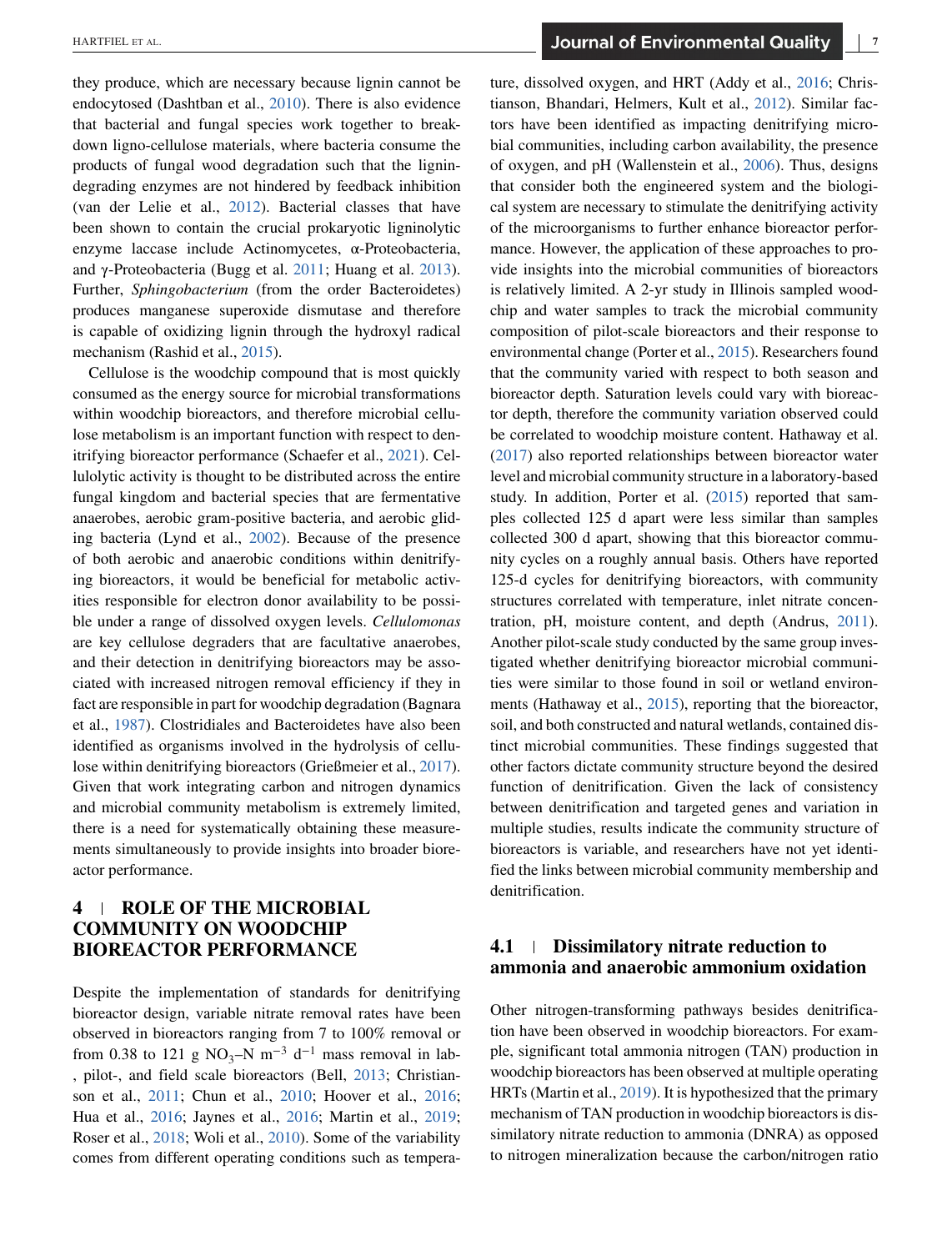of the substrate is typically higher than 16:1, above which nitrogen mineralization does not occur (Enwezor, [1975\)](#page-14-0). Shorter HRTs have produced more TAN at the lab-scale (Healy et al., [2012\)](#page-15-0); however, TAN production has been estimated to account for *<*4% of nitrogen removal (Greenan et al., [2006\)](#page-14-0). Generally, outlet concentrations of TAN are approximately 0.1 mg  $L^{-1}$  or less (Martin et al., [2019;](#page-16-0) Herbstritt, [2014\)](#page-15-0). Total ammonia nitrogen production, and specifically DNRA, has been shown to be influenced by pH, substrate availability, nitrate scarcity, and anaerobic conditions (Mohan and Cole, [2007\)](#page-16-0). In bioreactors, DNRA is most likely to occur when there are low levels of  $NO_3-N$  and high levels of available carbon (Kiani et al., [2020;](#page-15-0) Aalto et al., [2020;](#page-13-0) Grießmeier et al., [2017;](#page-14-0) Manca et al., [2020\)](#page-16-0).

Recent research has shifted to identifying the members of the microbial community responsible for DNRA. The gene that is used to target community member involvement in DNRA is *nrf*A (Aalto et al., [2020\)](#page-13-0). The rate of DNRA has been positively correlated to the ratio of *nrfA/nir* indicating the relative abundance of these genes may influence the pathway of N removal (Aalto et al., [2020\)](#page-13-0). Members of Ignavibacteriales may be involved in the switch from denitrification to DNRA (Grießmeier et al., [2017\)](#page-14-0). Although study of archaeal contributions to the microbial transformations within denitrifying bioreactors has been limited, the subgroup Bathyarchaeota has been identified in estuarine sediments and may contribute to DNRA (Lazar et al., [2016\)](#page-16-0).

Another nitrogen-transforming process that has recently been observed in bioreactor systems is anaerobic ammonium oxidation (anammox). A study with similar influent  $NO_3-$ N and ammonium (NH<sub>4</sub>–N) levels (15.3 and 15.7 mg L<sup>-1</sup>, respectively) evaluated the potential for both denitrification and anammox in several mediums (Rambags et al., [2019\)](#page-16-0). In that study, the denitrification removal rate ranged from 0.7– 2.6 g N m<sup>-3</sup> d<sup>-1</sup>, while the anammox removal rate ranged similarly from 0.6–3.8 g N m<sup>-3</sup> d<sup>-1</sup>. To the best of the authors' knowledge, this was the first study to document substantial anammox and denitrification in bioreactors. Worthy of investigation in future studies, media type had a significant impact on  $NH_4$ –N removal rate with mature and fresh coconut husk media having significantly higher removal than fresh and mature woodchips and gravel media (Rambags et al. [2019\)](#page-16-0).

While the occurrence of anammox has not been wellstudied or observed in bioreactor systems, research to identify the community members involved has been conducted, albeit limited. The abundance of the target gene, *hzoA*, for anammox has been observed to be extremely low in these systems with the abundance of sequences in one study being less than 5 sequences for *hzoA* compared to ∼141,000–255,000 sequences related to  $N_2$  fixation (Aalto et al., [2020\)](#page-13-0). Another study observed that the abundance of denitrification genes was a magnitude of approximately two times greater than the abundance of anammox 16S rRNA genes (Herbert et al.,

[2014\)](#page-15-0). At the lab scale, the detection of the order Planctomycetales nearly ubiquitously in a study that examined nitrogenremoval pathways besides denitrification suggests that group is involved in the anammox process (Grießmeier et al., [2017\)](#page-14-0). Much of the research thus far has demonstrated a low level of potential for anammox to occur which has been supported with analysis of the microbial community in these studies. However, when high levels of both  $NO_3-N$  and  $NH_4-N$  are present, both denitrification and anammox can occur (Rambags et al., [2019\)](#page-16-0). Future research should expand to further evaluate the conditions and mediums under which anammox occurs. Additional research into the microbial community involvement in anammox in bioreactor studies is also warranted due to its limited nature.

## **4.2 Harmful gas production**

When the denitrification process is not completed, there are concerns that intermediate by-products will be produced. There are also concerns for additional unintended processes to occur when the denitrification process nears nitrate depletion. Briefly, these include production of  $N_2O$ ,  $CH<sub>4</sub>$ ,  $CO<sub>2</sub>$ , and methylmercury, and reduction of sulfate (which is linked to methylmercury production). Under lowflow conditions, concerns for production of  $CH<sub>4</sub>, CO<sub>2</sub>$ , and methylmercury and reduction of sulfate become elevated (Figure [2\)](#page-8-0). Under higher-flow conditions, incomplete denitrification could result in elevated  $N_2O$  production.

#### **4.2.1 Nitrous oxide**

One of the intermediate products during the denitrification process is  $N<sub>2</sub>O$ , a highly water soluble gas (Weiss and Price, [1980;](#page-17-0) Chen et al., [2014\)](#page-13-0). For a bioreactor to be considered sustainable, the percent of  $NO_3-N$  removed as  $N_2O$  should be at least less than the percent of  $NO_3-N$  removed as  $N_2O$ in the natural environment if the bioreactor were not exist-ing (Davis et al., [2019\)](#page-14-0). The amount of  $NO_3-N$  that would be removed in the environment as  $N_2O$  can be considered using the default emission factor (EF5) of 0.0075 kg N<sub>2</sub>O–N per kg NO<sub>3</sub>–N leached (De Klein et al., [2006\)](#page-14-0). Studies generally show that  $N<sub>2</sub>O$  emissions associated with bioreactors are relatively low with emissions of  $N_2O$  from the surface of bioreactors being observed in the range of  $0.002-0.89\%$  of the NO<sub>3</sub>– N removed from woodchip bioreactors (Christianson, Hanley et al., [2013;](#page-13-0) David et al., [2016;](#page-14-0) Davis et al., [2019;](#page-14-0) Ghane et al., [2015;](#page-14-0) Woli et al., [2010\)](#page-17-0), with the majority of  $N_2O$  emissions being observed in the dissolved form. In a pilot-scale study, the  $N<sub>2</sub>O$  surface emissions from the bioreactors were only 0.1, 2.6, and 0.8% of the total  $N_2O$  produced, while the total  $N_2O$ observed corresponded to 5.19, 0.38, and 0.50% of the  $NO_3-$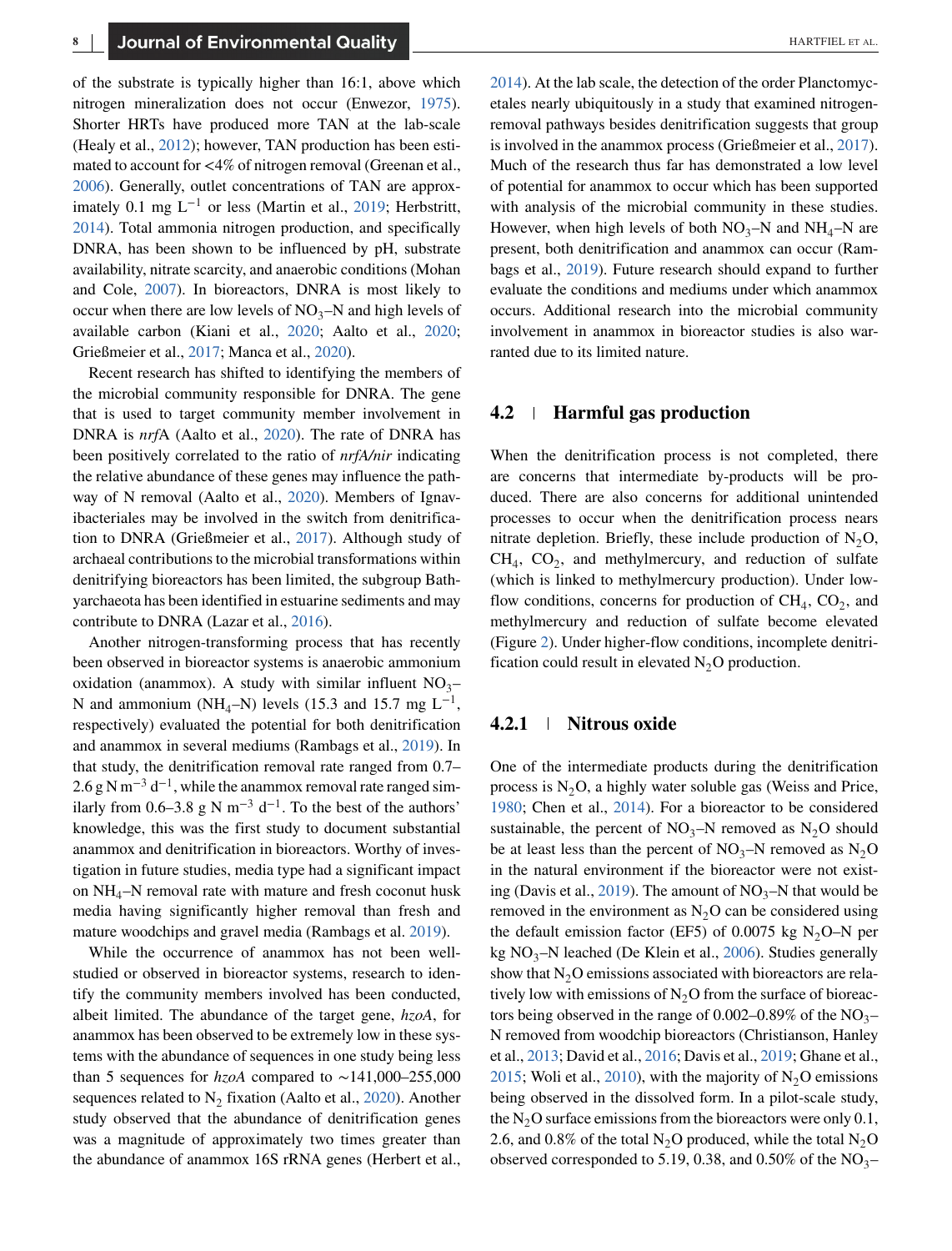<span id="page-8-0"></span>

**FIGURE 2** Nonideal bioreactor conditions and examples of other microbial processes and by-products (MeHg, methylmercury; CH4, methane) that can result

N removed at 2, 8, and 16 h HRTs, respectively (Davis et al., [2019\)](#page-14-0). These results indicate the shorter HRT of 2 h is not ideal in terms of  $N_2O$  production, likely due to insufficient time for the denitrification process to occur.

The phenomenon of  $N_2O$  production has been studied for additional bioreactor media types as well. Nitrous oxide emissions in the range of 1.45–2.15 mg N<sub>2</sub>O-N m<sup>-2</sup> d<sup>-1</sup> were observed for woodchips and lower than 0.6 mg N<sub>2</sub>O-N m<sup>-2</sup>  $d^{-1}$  for the other media types (cardboard, lodgepole pine needles, barley straw, and a soil control) (Healy et al., [2012\)](#page-15-0). In a similar study using the same media types, low  $N_2O$  emissions for all media in the range of 0.04–8.80 mg N<sub>2</sub>O-N m<sup>-2</sup>  $d^{-1}$  were observed, with the highest concentrations generally occurring at the greatest hydraulic loading rate (Healy et al., [2015\)](#page-15-0). In all cases, this is a relatively small portion of the  $NO_3-N$  that is being removed but should still be acknowledged because its global warming potential is 298 times greater than that of  $CO<sub>2</sub>$  (Forster et al., [2007\)](#page-14-0). All of the surface  $N_2O$  emissions are lower than those reported for a nearby 20-ha row crop field with average emissions of 24.1 mg N m<sup>-2</sup> d<sup>-1</sup> (David et al., [2016\)](#page-14-0). Insignificant differences in N<sub>2</sub>O emissions from tile drainage and denitrification walls have been observed; treatment of tile drainage through a woodchip bioreactor also corresponds to reduced  $NO_3-N$  loading downstream and subsequent  $N_2O$  emissions from downstream denitrification (Moorman et al., [2010\)](#page-16-0). In addition, research has shown that the  $N<sub>2</sub>O$  emissions can peak toward the beginning of bioreactors and be reduced to similar levels as in the incoming tile drainage at the outlet of the bioreactor as the denitrification process continues across the bioreactor length (Fenton et al., [2016;](#page-14-0) Manca et al., [2020\)](#page-16-0). Therefore,  $N_2O$  emissions

from denitrifying bioreactors have been identified to be minimal in the overall nitrogen budget and when compared with row crop production (Table [2\)](#page-9-0). The denitrification process in an engineered system, such as a woodchip bioreactor, can be better controlled and designed to maximize  $NO_3-N$  removal and minimize  $N<sub>2</sub>O$  production than if the tile drainage is left untreated.

Understanding the role of the microbial community and its role in N<sub>2</sub>O production can help to maximize  $NO_3-N$  removal while minimizing the production of  $N_2O$ . Research has shown that the *nosZ* gene is responsible for  $N_2O$  reduction while the Nir genes are responsible for nitrite reduction. Graf et al. [\(2014\)](#page-14-0) investigated 652 organisms, finding that 80% of the *nirS* organisms investigated also contained the *nosZ* gene, while in contrast only 30% of the *nirK* organisms had the *nosZ* gene. These findings indicate that the *nirS* gene may be an influential gene in terms of  $N<sub>2</sub>O$  reduction and complete denitrification. Additional factors contributing to greater formation of  $N_2O$  include the ratio of  $NO_3-N$  to labile carbon (with an abundance of  $NO_3-N$  contributing to greater  $N_2O$ ), low pH, high levels of oxygen, and lower temperature (Chapin et al., [2012;](#page-13-0) Grießmeier et al., [2019\)](#page-15-0). Greater understanding of the microbial community and influences on the abundance of *nirS* and *nosZ* genes is warranted to ensure a low risk of  $N<sub>2</sub>O$  production from these systems.

### **4.2.2 Methane and carbon dioxide**

Following depletion of nitrate, additional gases, including  $CH<sub>4</sub>$  and  $CO<sub>2</sub>$ , may be produced by methanogens and sev-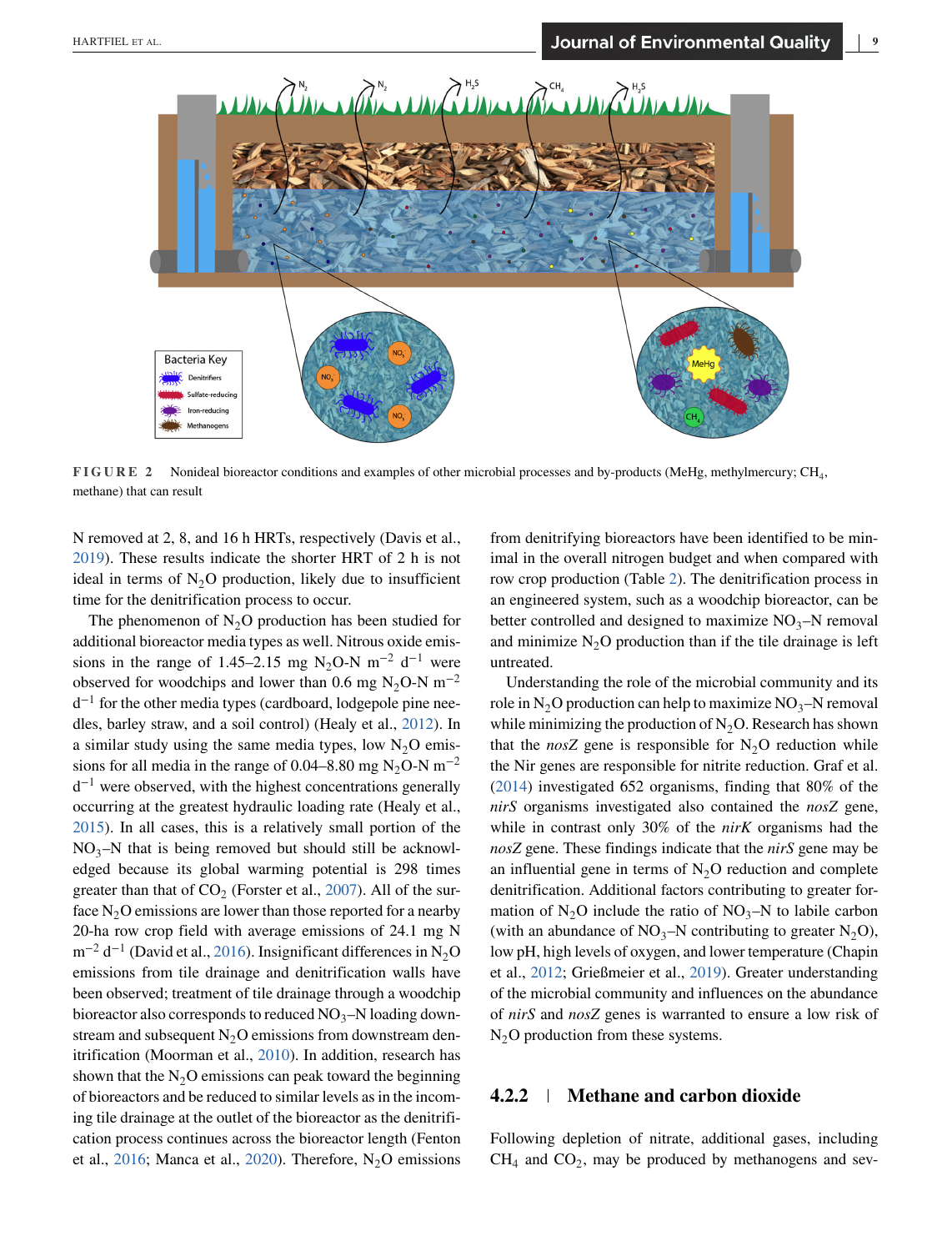| <b>Source</b>                                              | <b>Scale</b>    | Reported $N_2O$ emissions                                                                       |                                                                | Normalized $N_2O$ emissions                                                        |                                                    | <b>Study outcome</b>                                                                                                                                                                           |
|------------------------------------------------------------|-----------------|-------------------------------------------------------------------------------------------------|----------------------------------------------------------------|------------------------------------------------------------------------------------|----------------------------------------------------|------------------------------------------------------------------------------------------------------------------------------------------------------------------------------------------------|
|                                                            |                 | Quantity                                                                                        | Unit                                                           | Quantity                                                                           | Unit                                               |                                                                                                                                                                                                |
| Woli et al., 2010                                          | Field           | $0.01 - 0.13$                                                                                   | $mg \text{ N m}^{-2}$<br>$h^{-1}$                              | $0.24 - 3.12$                                                                      | mg N m <sup><math>-2</math></sup><br>$d^{-1}$      | Dissolved $N_2O$ was not measured,<br>but surface emissions were<br>found to be negligible.                                                                                                    |
| Warneke,<br>Schipper,<br><b>Bruesewitz</b><br>et al., 2011 | Field           | Surface:<br>$42.8 -$<br>110.3;<br>dissolved:<br>$0.09 -$<br>$0.51; (4.30\%$<br>of N<br>removed) | $\mu$ g N<br>$m^{-2}$ min <sup>-1</sup><br>kg<br>$d^{-1}.$ (%) | Surface:<br>$61.6 - 159$ ;<br>Dissolved:<br>$102 -$<br>580;(4.30% of<br>N removed) | $mg N m^{-2}$<br>$d^{-1}$ ;(%)                     | Low surface emissions of $N_2O$<br>were observed (1% of N<br>removed) with greater levels of<br>$N2O$ in the dissolved phase.                                                                  |
| Healy et al., 2012                                         | Lab             | $< 0.60$ to 2.15                                                                                | $mg \text{ N m}^{-2}$<br>$d^{-1}$                              | $<$ 0.60 to 2.15                                                                   | mg N m <sup><math>-2</math></sup><br>$d^{-1}$      | Highest $N_2O$ emissions occurred<br>in the control soil. Studied<br>multiple media types.                                                                                                     |
| Christianson,<br>Hanley et al.,<br>2013                    | Pilot           | $0.02 - 1.74;$<br>$(< 0.32\%$<br>of N<br>removed)                                               | $mg \text{ N m}^{-2}$<br>$h^{-1}$ ;(%)                         | $0.48 - 41.8$ ;<br>$(< 0.32\% \text{ of N})$<br>removed)                           | $mg \text{ N m}^{-2}$<br>$d^{-1}$ ;(%)             | Low levels of $N_2O-N$ were<br>observed in both the dissolved<br>and surface emissions. Soil<br>covers show promise for reduced<br>surface emissions.                                          |
| Fenton et al.,<br>2016                                     | Pilot           | $\leq 70$                                                                                       | $mg N m^{-2}$<br>$d^{-1}$                                      | $\leq 70$                                                                          | mg N m <sup><math>-2</math></sup><br>$d^{-1}$      | $N2O$ emissions were greatest in the<br>beginning of the bioreactor and<br>decreased further in the<br>bioreactor                                                                              |
| Healy et al., 2015                                         | Lab             | $0.04 - 8.80$                                                                                   | $mg \text{ N m}^{-2}$<br>$d^{-1}$                              | $0.04 - 8.80$                                                                      | $mg \text{ N m}^{-2}$<br>$d^{-1}$                  | Highest $N_2O$ emissions occurred at<br>the higher hydraulic loading rate<br>(shortest HRT). Studied multiple<br>media types.                                                                  |
| Ghane et al.,<br>2015                                      | Field           | $0.01 -$<br>$0.29(0.002\%$<br>of N<br>removed)                                                  | $\mu$ g N                                                      | $0.014 - 0.42$ ;<br>$m^{-2}$ min <sup>-1</sup> ;(%) (0.002% of N<br>removed)       | mg N m <sup><math>-2</math></sup><br>$d^{-1}$ ;(%) | Surface emissions of $N_2O$ were<br>determined to be very low, and<br>dissolved emissions were<br>recommended for future studies.                                                              |
| David et al., 2016                                         | Field           | $0.32$ and<br>0.41; (0.44%<br>and 0.89%<br>of $N$<br>removed)                                   | kgN<br>$yr^{-1}; (\%)$                                         | 9.74 and 12.5;<br>$(0.44\%$ and<br>$0.89\%$ of N<br>removed)                       | $mg \text{ N m}^{-2}$<br>$d^{-1}$ ;(%)             | Surface $N_2O$ emissions were found<br>to be low but higher than other<br>soil capped bioreactors but were<br>much less than a nearby row<br>crop field. Dissolved $N_2O$ was<br>not measured. |
| Davis et al., 2019                                         | Pilot           | $0.002 - 4.17;$<br>$(5.19\%,$<br>0.38%, and<br>$0.50\%$ of N<br>removed)                        | $g N2$ O-N<br>$d^{-1}$ ;(%)                                    | $0.34 - 719;$<br>$(5.19\%, 0.38\%,$<br>and $0.50\%$ of<br>N removed)               | $mg \text{ N m}^{-2}$<br>$d^{-1}$ ;(%)             | The greatest $N_2O$ emissions<br>occurred at the 2-hr HRT, with<br>dissolved $N_2O$ representing the<br>majority of the emissions.                                                             |
| Manca et al.,<br>2020                                      | Field<br>(wall) | $-188.5 - 46.0$                                                                                 | mg N m <sup><math>-2</math></sup><br>$d^{-1}$                  | $-188.5 - 46.0$                                                                    | $mg \text{ N m}^{-2}$<br>$d^{-1}$                  | Negative fluxes of $N_2O$ indicated<br>the walls acted as a sink for<br>$N_2O$ , supporting complete<br>denitrification                                                                        |

<span id="page-9-0"></span>

| <b>TABLE</b> 2 Summary of nitrous oxide $(N_2O)$ emissions reported in denitrification bioreactor studies |  |
|-----------------------------------------------------------------------------------------------------------|--|
|-----------------------------------------------------------------------------------------------------------|--|

*Note*: HRT, hydraulic residence time.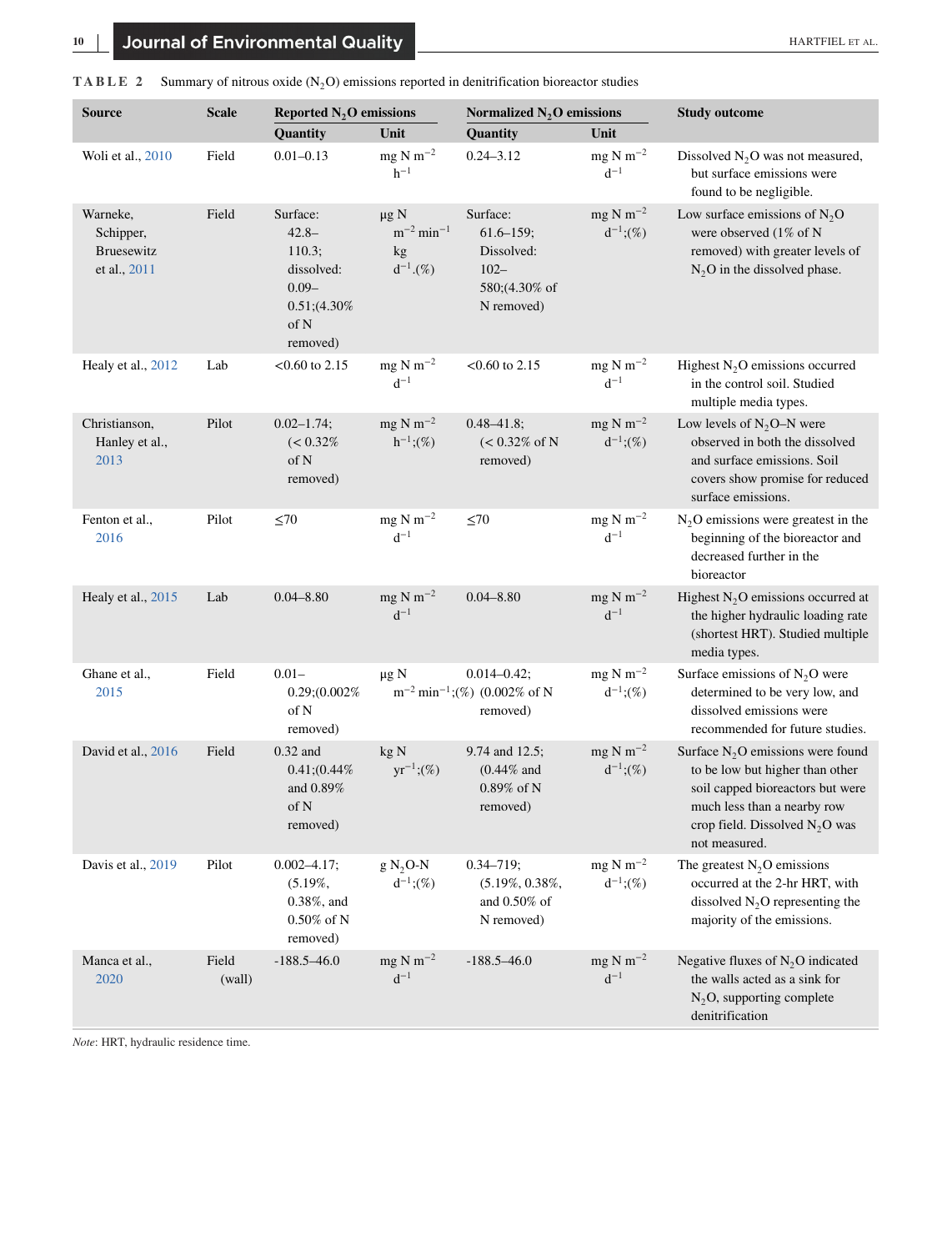eral other microbes present in the bioreactor. The oxidation of organic carbon for denitrification results in the production of carbon dioxide (Korom, [1992\)](#page-15-0), which because of its role in greenhouse gas (GHG emissions), is of interest to bioreactor sustainability. The release of  $CO<sub>2</sub>$  in bioreactors is primarily due to the decomposition of the media, which has been linked to several phyla including Firmicutes, Actinobacteria, Proteobacteria, Bacteroidetes, and Spirochaetes (Greißmeier et al., [2017\)](#page-14-0). The carbon source used in bioreactors would degrade over time regardless of its use in the bioreactor, meaning there is not a net increase in  $CO<sub>2</sub>$  emissions from decomposition (Warneke, Schipper, Bruesewitz et al., [2011\)](#page-17-0). The microbial community linked to degradation of the carbon source, and therefore  $CO<sub>2</sub>$  production, was discussed in Section 3.1 and is not further discussed here. Concern for  $CH<sub>4</sub>$  production in these systems is generally greater than the concern for  $CO<sub>2</sub>$  due to its 25 times greater global warming potential (Forster et al., [2007\)](#page-14-0). In contrast to  $N_2O$ , CH<sub>4</sub> is less soluble in water (Yamamoto et al., [1976;](#page-17-0) Chen et al., [2014\)](#page-13-0). Because of its lower solubility, there is a greater need to monitor  $CH<sub>4</sub>$  at the surface of the bioreactor, although monitoring of  $CH_4$  in the dissolved form is still important.  $CH_4$  emissions that have been observed in bioreactors (Table [3\)](#page-11-0) are comparable to that of a riverside floodplain with median emis-sions of 0.0079–2.06 g CH<sub>4</sub>–C m<sup>-2</sup> d<sup>-1</sup> (Sha et al., [2011\)](#page-17-0). Most studies of  $CH_4$  emissions have focused on surface emissions from woodchip bioreactors, which have been observed to range from 0.00031 to 0.0077 g CH<sub>4</sub>–C m<sup>-2</sup> d<sup>-1</sup> (Table [3\)](#page-11-0) (Ghane et al., [2015;](#page-14-0) Warneke, Schipper, Bruesewitz et al.,  $2011$ ). One study measured both surface and dissolved CH<sub>4</sub>, finding 84–99% of the emissions being in the dissolved form (Davis et al.,  $2019$ ). Surface emissions of  $CO<sub>2</sub>$  have ranged from 4.80 to 180 g CO<sub>2</sub>–C m<sup>-2</sup> d<sup>-1</sup>, again with most of these emissions being associated with the inevitable decay of the woodchips (Ghane et al., [2015;](#page-14-0) Warneke, Schipper, Bruesewitz et al., [2011;](#page-17-0) Woli et al., [2010\)](#page-17-0). Additional media have been tested and compared with woodchips, finding that GHG emissions were mainly influenced by  $CH<sub>4</sub>$  emissions, which accounted for 91, 86, and 54% of the emissions for barley straw, cardboard, and lodgepole pine woodchips, respectively (Healy et al., [2012\)](#page-15-0). One parameter that has been identified as influencing the  $CH<sub>4</sub>$  emissions is the hydraulic residence time, with greater emissions at longer HRTs (Davis et al., [2019;](#page-14-0) Healy et al., [2012;](#page-15-0) Healy et al., [2015\)](#page-15-0). The same trend has also been observed for  $CO_2$  emissions (Healy et al., [2012;](#page-15-0) Healy et al., [2015\)](#page-15-0).

The release of these gases directly or in the dissolved form is a concern moving forward and potentially a barrier in increasing field installation of denitrifying bioreactors. In general, the  $N<sub>2</sub>O$  emissions observed have been minimal (5.19% or less of the N removed in the system) (Table [2,](#page-9-0) Figure 3), with the majority (54%) of the GHG emissions being from  $CH_4$  for woodchip media (Table [3\)](#page-11-0) (Healy et al.,



**FIGURE 3** Box and whisker plot visually summarizing the data presented in Tables [2](#page-9-0) and [3](#page-11-0) for nitrous oxide  $(N_2O)$ , methane  $(CH_4)$ , and carbon dioxide  $(CO<sub>2</sub>)$ . The box represents the quartiles while the whiskers represent the minimum and maximum values of the data

[2012\)](#page-15-0). The concern for  $N<sub>2</sub>O$  emissions is lowered at longer HRTs while concerns for  $CH_4$  and  $CO_2$  increase (Davis et al., [2019\)](#page-14-0). The risk of complete nitrate reduction has been emphasized, indicating this may create conditions where  $CH<sub>4</sub>$ is produced. Methanogens, the group of bacteria responsible for producing the  $CH<sub>4</sub>$  gas, are believed to be outcompeted by the denitrifying bacteria when nitrate concentrations remain high (Liu et al., [2017;](#page-16-0) Schipper et al., [2010\)](#page-16-0). However, in one study, an abundance of methanogens was observed at high  $NO_3-N$  concentrations, indicating simultaneous methanogenesis and denitrification were occurring (Grießmeier et al., [2017\)](#page-14-0). All methanogens extend from Archaea and can be further classified into three subgroups depending on their use of substrate: hydrogenotropic, aceticlastic, and methylotrophic (Lyu et al., [2018\)](#page-16-0). Regardless of subgroup, all methanogenic pathways require the methylcoenzyme M reductase enzyme (*mcrA* genes) (Lloyd, [2015;](#page-16-0) Lyu et al., [2018\)](#page-16-0). Recent research is extending the current knowledge of methanogens. Presently, four phyla have been identified (Euryarchaeota, Crenarchaeota, Halobacterota, and Thermoplasmatota) as having methanogens (Lyu et al., [2018\)](#page-16-0). It is believed that much is still to be discovered about the breadth and diversity of methanogens (Pandey et al., [2015\)](#page-16-0). Because of the variations in conditions where methanogens or  $CH<sub>4</sub>$  production have been observed, a greater understanding of the conditions that methanogens exist and  $CH<sub>4</sub>$ is released under is warranted to enhance future bioreactor designs (Christianson et al., [2011\)](#page-13-0). Specifically, the design of bioreactors may be able to be improved in the future to prevent these conditions from occurring as a result of future research. A first step to improve bioreactor design and operation describes the HRT range where the negative emissions are minimized in pilot-scale bioreactors (Davis et al. [2019\)](#page-14-0). Additional research into this area is warranted to represent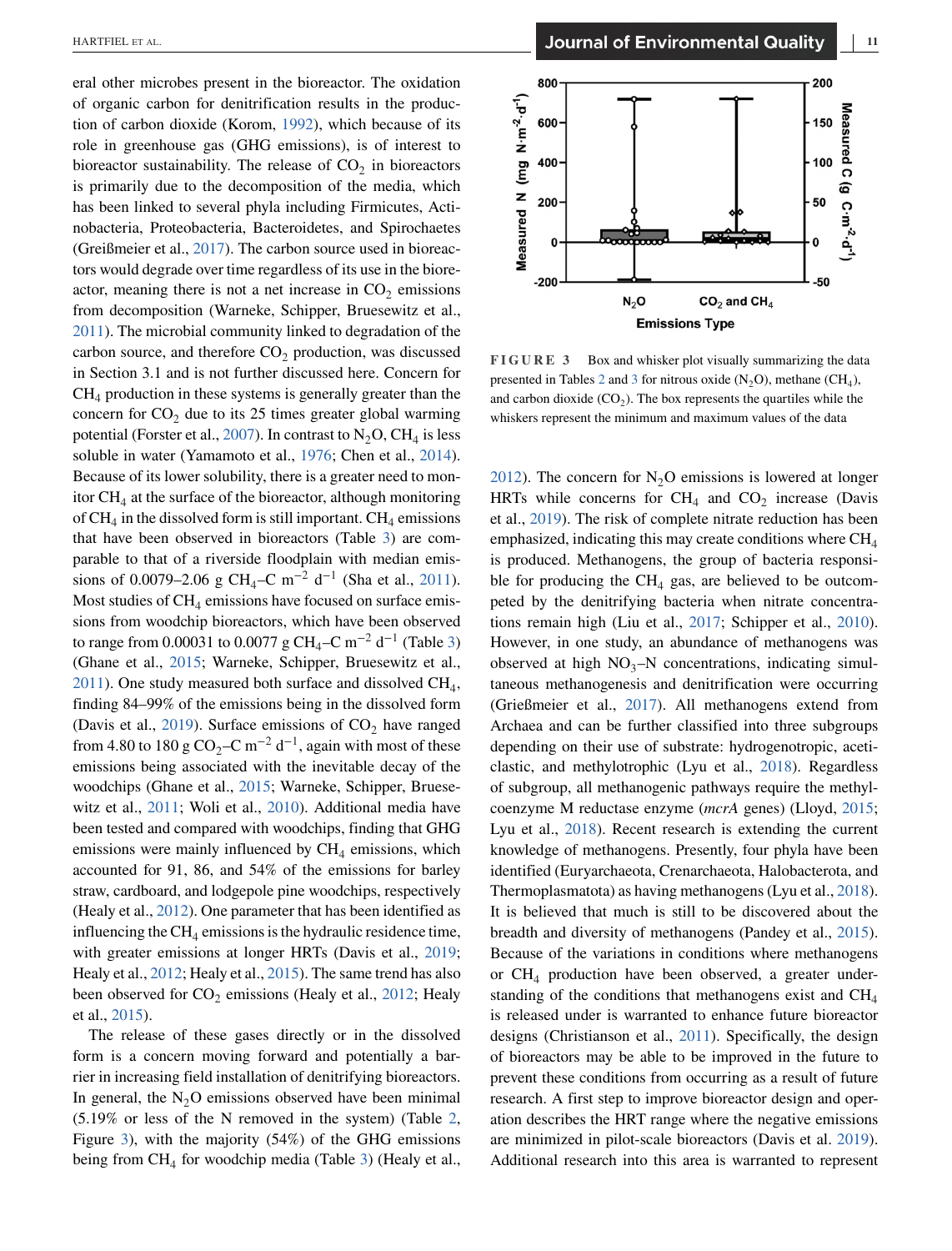| <b>Source</b>                                       | Reported $CH4$ and/or $CO2$<br>Normalized $CH4$ and/or $CO2$<br><b>Scale</b><br>emissions<br>emissions |                                                        |                                                                             | <b>Study outcome</b>                                               |                            |                                                                                                                                                                                                                                      |
|-----------------------------------------------------|--------------------------------------------------------------------------------------------------------|--------------------------------------------------------|-----------------------------------------------------------------------------|--------------------------------------------------------------------|----------------------------|--------------------------------------------------------------------------------------------------------------------------------------------------------------------------------------------------------------------------------------|
|                                                     |                                                                                                        | Quantity                                               | Unit                                                                        | Quantity                                                           | Unit                       |                                                                                                                                                                                                                                      |
| Woli et al., 2010                                   | Field                                                                                                  | $CO2$ :<br>$0.20 - 7.5$                                | $g C m^{-2} h^{-1}$                                                         | $CO2$ :<br>$4.80 - 180$                                            | $g C m^{-2} d^{-1}$        | $CO2$ released likely due to the<br>decay of the woodchips.                                                                                                                                                                          |
| Warneke,<br>Schipper,<br>Bruesewitz<br>et al., 2011 | Field                                                                                                  | $CH4$ :<br>0.27; CO <sub>2</sub> :<br>$5.48 - 25.8$    | $g C d^{-1};$<br>mg<br>$m^{-2}$ min <sup>-1</sup>                           | $CH4$ :<br>0.00031; CO <sub>2</sub> :<br>$7.89 - 36.8$             | $g C m^{-2} d^{-1}$        | $CH4$ emissions were low likely due<br>to higher $NO_3-N$ levels; $CO_2$<br>measured did not indicate a net<br>increase to the atmosphere after<br>considering the natural $CO2$<br>released to the atmosphere due<br>to wood decay. |
| Healy et al., 2012                                  | Lab                                                                                                    | $1.8 - 13.9$                                           | $g C m^{-2} d^{-1}$                                                         | $1.8 - 13.9$                                                       | g C $\rm m^{-2}$ d $^{-1}$ | GHG emissions $(CO2)$ equivalents)<br>were dominated by CH <sub>4</sub><br>emissions. Studied multiple<br>media types.                                                                                                               |
| Healy et al., 2015                                  | Lab                                                                                                    | $CH4$ :<br>$\leq$ 8.9;CO <sub>2</sub> :<br>$\leq 5.7$  | $g \text{ C m}^{-2} d^{-1}$                                                 | $CH4$ :<br>$\leq$ 8.9;CO <sub>2</sub> :<br>$\leq 5.7$              | $g C m^{-2} d^{-1}$        | $CH4$ emissions were generally<br>greatest at shortest hydraulic<br>loading rates (longest HRTs), as<br>were CO <sub>2</sub> emissions. Studied<br>multiple media types.                                                             |
| Ghane et al.,<br>2015                               | Field                                                                                                  | $CH_4$ : 0.59-<br>5.15; CO <sub>2</sub> :<br>9.14-26.2 | $\mu$ g<br>$m^{-2}$ min <sup>-1</sup> ;<br>mg<br>$m^{-2}$ min <sup>-1</sup> | $CH4$ :<br>$0.00085 -$<br>$0.0077$ ;CO <sub>2</sub> :<br>13.2-37.8 | $g C m^{-2} d^{-1}$        | $CH4$ was measured during high<br>summer temperatures and is<br>expected to be lower during<br>other periods of the year; $CO2$<br>emissions were comparable to<br>agricultural soils but generally<br>slightly higher.              |
| Davis et al., 2019                                  | Pilot                                                                                                  | $CH_4$ : 0.51,<br>$1.5$ , and<br>1.69                  | $g C m^{-3} d^{-1}$                                                         | CH <sub>4</sub> : 0.56,<br>$1.65$ , and<br>1.86                    | $g C m^{-2} d^{-1}$        | $CH4$ production was greatest at the<br>8- and 16-h HRTs, with between<br>84–99% of emissions being in<br>the dissolved phase.                                                                                                       |

<span id="page-11-0"></span>**TABLE 3** Summary of methane (CH<sub>4</sub>) and carbon dioxide (CO<sub>2</sub>) emissions reported for denitrification bioreactors

*Note*: GHG, greenhouse gas emissions; HRT, hydraulic residence time.

field-scale bioreactors that operate under a more comprehensive range of uncontrolled field conditions as well as further investigation into the methanogenic microbial community present in these systems.

## **4.3 Sulfate reduction and methylmercury formation**

Sulfate reduction occurs in denitrifying bioreactors when nitrate is nearly or completely removed and is a concern for various reasons. Specifically, sulfate reduction corresponds to a loss of the carbon source intended for denitrification, produces an odorous hydrogen sulfide gas, and is linked to methylmercury production (Christianson Bhandari, Helmers, Kult et al., [2012,](#page-13-0) Shih et al., [2011;](#page-17-0) Hudson and Cooke, [2015\)](#page-15-0). An often-overlooked concern with sulfate reduction in bioreactors is the highly toxic hydrogen sulfide gas produced. At high enough concentrations, loss of consciousness, smell,

and even death can occur (Guidotti, [2010\)](#page-15-0), representing an area of caution for those working with these systems. It has been determined that smaller bioreactors may lower the risk of these possible by-products while being more efficient at nitrate removal on a volumetric basis (Christianson, Christianson et al., [2013\)](#page-13-0). There has been concern about denitrifying bioreactors producing methylmercury under sulfate-reducing conditions for some time, but this has been minimally investigated. Mercury is abundant in the environment, coming from natural sources (volcanoes, forest fires, etc.) and anthropogenic sources (burning of coal, oil, wood, etc.) that can travel great distances in the atmosphere before being deposited back to the surface of the earth (US EPA, [2020\)](#page-17-0). Research has shown that mercury methylation occurs in surface water bodies under conditions similar to those found in denitrifying bioreactors under sulfate-reducing conditions (Gilmour et al., [1992\)](#page-14-0). To confirm this, experiments were conducted under both sulfate-reducing and sulfate-inhibiting conditions, and the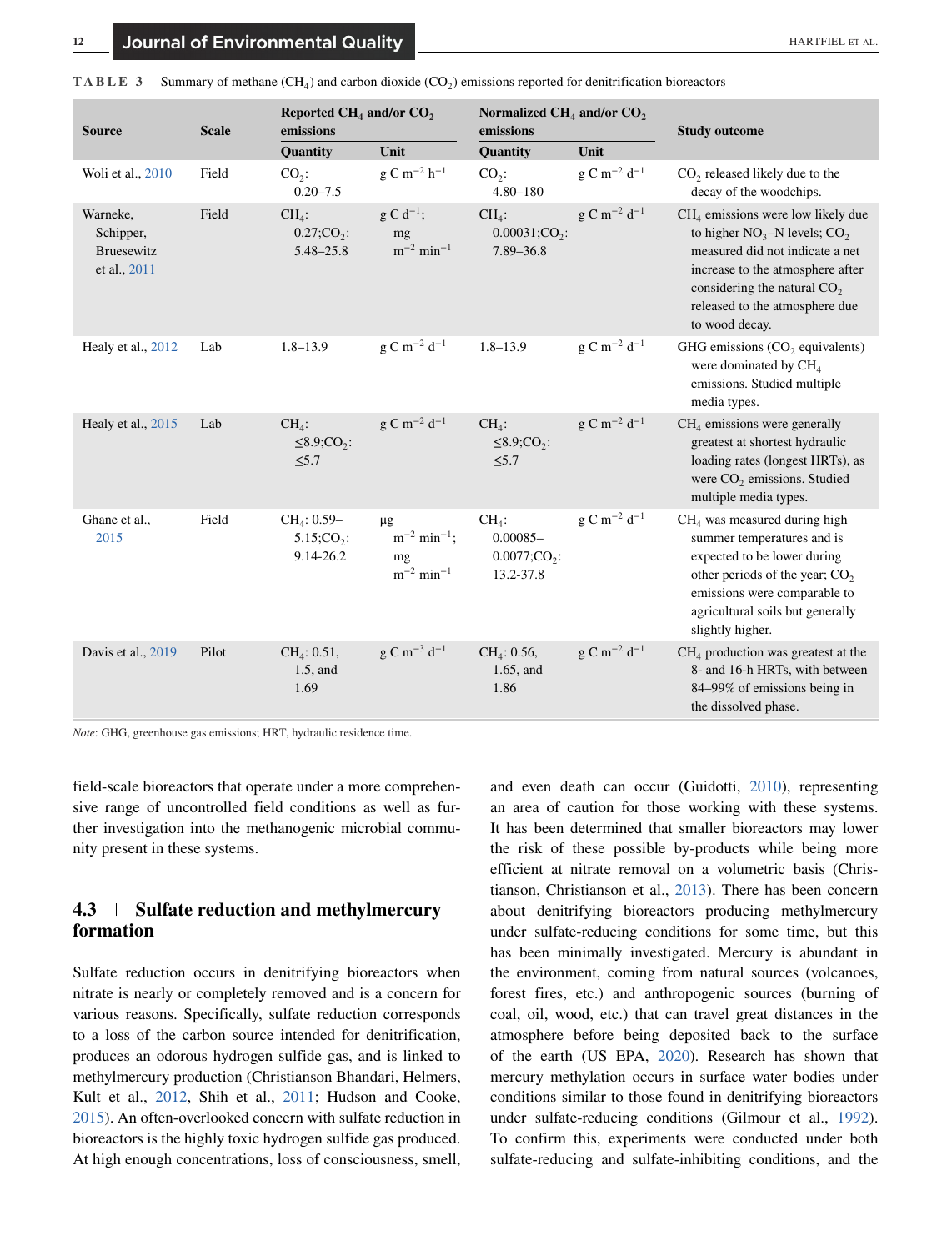subsequent methylmercury production was monitored. Methylmercury production was directly related to the sulfate concentration initially introduced and was lowest when a sulfate reduction inhibitor, sodium molybdate, was present (Gilmour et al., [1992\)](#page-14-0). Iron-reducing bacteria have also been identified as causes of methylmercury production in freshwater sediments (Fleming et al., [2006\)](#page-14-0). The gene cluster *hgcAB* was proven as a prediction mechanism for methylmercury production in sulfate-reducing bacteria, iron-reducing bacteria, methanogens, and some *Firmicutes;* previously, mercury methylation had been only confirmed in iron- and sulfatereducing bacteria in the Deltaproteobacteria family (Gilmour et al., [2013\)](#page-14-0). The prevalence of mercury methylation genes has been identified globally, primarily in anaerobic environments (Podar et al., [2015\)](#page-16-0). Similar studies to investigate the source of mercury methylation have not been conducted in woodchip bioreactors yet, likely due to the cost of sample analysis. In addition, although there has been documentation of sulfate-reducing conditions within bioreactor systems, investigation into the microbial community associated with sulfate reduction has been minimal. The dissimilatory sulfite reductase gene, *dsrAB*, has been used in wetlands to identify the abundance of sulfate-reducing bacteria (Faulwetter et al., [2013;](#page-14-0) Pester et al., [2012\)](#page-16-0). Only one study to the best of the authors knowledge has identified specific sulfate-reducing bacteria in bioreactors. That study identified *Desulfomicrobium baculatum* and *Desulfobulbus rhabdoformis* as dominant sulfate-reducing bacteria in the surface-layer and deep-layer biofilms of woodchips (Yamashita et al., [2011\)](#page-17-0).

At long HRTs, nitrate can be almost completely removed, allowing sulfate reduction to occur (Woli et al., [2010;](#page-17-0) Christianson, Bhandari, & Helmers, [2012;](#page-13-0) [2016\)](#page-14-0), which validates the concern for methylmercury production in denitrifying bioreactors. Two studies have been conducted that confirmed increases in methylmercury in bioreactors. Methylmercury production has been correlated with warmer conditions under which nitrate was completely removed and when nitrate levels were below 0.5 mg  $L^{-1}$ , which allowed for sulfate-reducing conditions to occur (Shih et al., [2011;](#page-17-0) Hudson and Cooke, [2015\)](#page-15-0). These studies show there is a legitimate concern regarding the production of methylmercury in denitrifying bioreactors; however, additional research is needed to further our understanding of its risk. In particular, studies to confirm the mechanisms that cause methylmercury to be produced in denitrifying bioreactors need to be conducted, similar to the studies to confirm the mechanisms in freshwater sediments through the use of qPCR, inhibiting of sulfate or iron-reducing conditions, or use of sulfate-inhibitors (Gilmour et al., [1992;](#page-14-0) Fleming et al., [2006;](#page-14-0) Gilmour et al., [2013\)](#page-14-0). Once the cause is confirmed, further research into the conditions under which it occurs under can be conducted. The design and operation of bioreactors could once again be improved with this

information. Methylmercury is considered to be one of the most abundant water contaminants with a great potential to bioaccumulate, leading to adverse effects for both birds and mammals consuming aquatic species (Sams, [2004\)](#page-16-0). Concern for methylmercury production in denitrifying bioreactors and the lack of knowledge around its formation in these systems have limited bioreactor installation, especially in areas upstream of drinking water sources (Adam Schneiders, personal communication 12 June 2019). Therefore, this is another area of importance in denitrifying bioreactor design and performance.

## **5 CONCLUSIONS**

Although studies have explored the presence of denitrification genes and microbial communities in denitrification bioreactors, variation in bioreactor performance and early results of conducted studies imply that improved understanding of the microbial community is needed to improve bioreactor design to enhance denitrification and minimize pollutant swapping concerns. Future areas of research are recommended in the following areas:

- 1. In denitrification bioreactors, little attention has been given to the microorganisms that degrade cellulose and lignin, which provide the electron donors for denitrification. Consistency in electron donor availability will lead to consistency in denitrification performance. Therefore, further study of factors that influence cellulose and lignin metabolism genes and community members that promote substrate degradation is warranted.
- 2. Additional microbial processes, including DNRA and anammox have been observed in bioreactor systems. These microbial processes may have been overlooked in the past as studies have primarily focused on denitrification as the mechanism for nitrogen transformation in bioreactors. Gene targets are presented, and further study is warranted due to the limited research into these processes in bioreactors.
- 3. The role of the microbial community in harmful byproduct formation (GHG production, sulfate reduction, and subsequent methylmercury production) warrants study as the pathways are hypothesized to be microbiallymediated. HRT has been implicated as a design factor that contributes to by-product production, but the mechanism by which HRT impacts the microbial community should be examined.
- 4. Varying substrates to select for differing microbial communities is also a promising avenue to promote consistency in these systems and to potentially reduce by-product formation.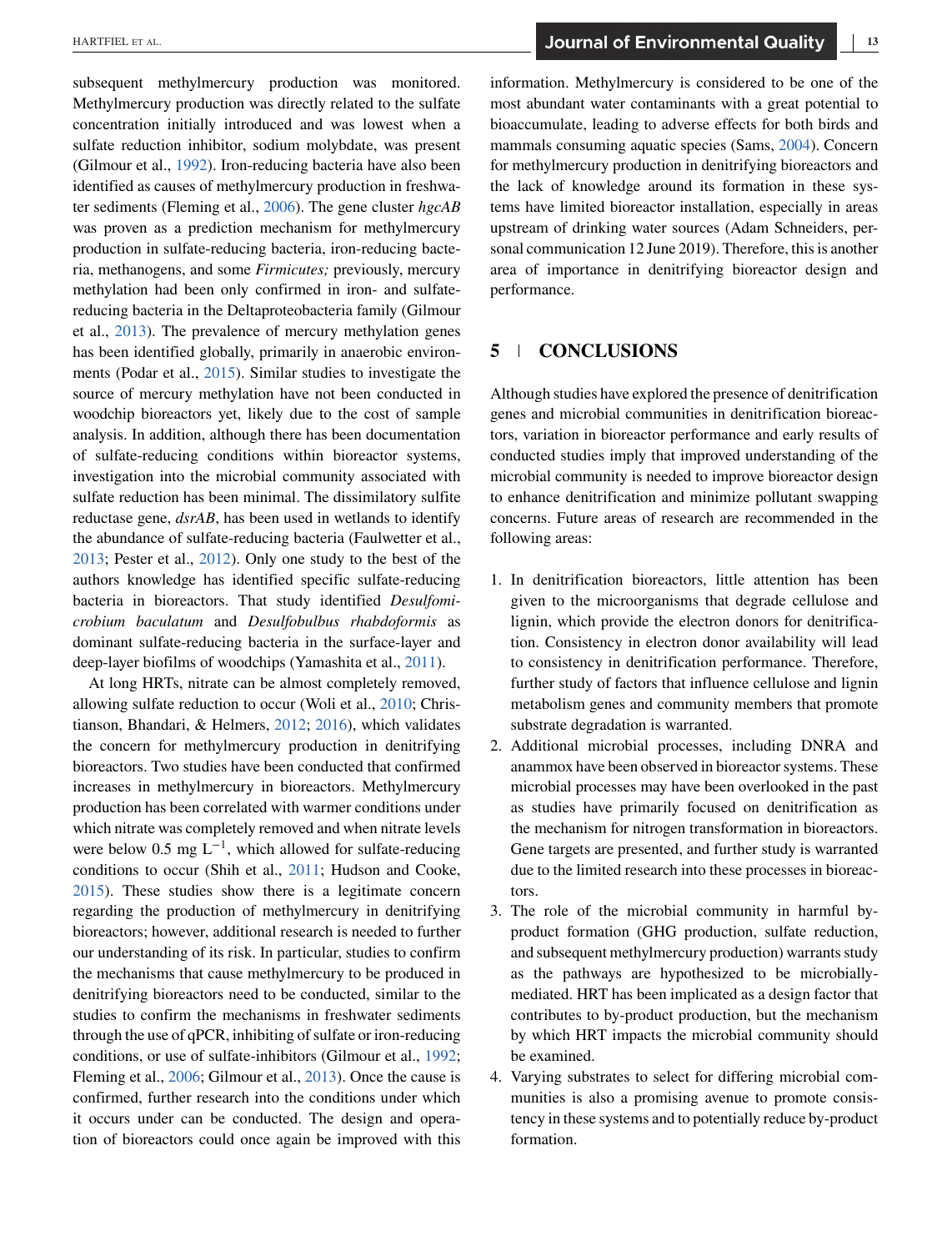<span id="page-13-0"></span>Woodchip denitrifying bioreactors are a promising conservation practice for  $NO_3-N$  reduction within the agroecosystem. The research reviewed has indicated low risks for GHG or methylmercury production. As we move to implement more of these bioreactors across the landscape, additional research into these harmful by-products and the microbial community is warranted to ensure that a scaling up of by-products does not occur and that these systems are being managed and designed for long-term sustainability.

#### **ACKNOWLEDGMENTS**

This project was partially supported by the Iowa Nutrient Research Center award no. 4732007, an Agriculture and Food Research Initiative Competitive Grant no. 2018-67016-27578 awarded as a Center of Excellence from the USDA National Institute of Food and Agriculture, and the National Science Foundation Grant No. DGE-1828942. Any opinions, findings, and conclusions or recommendations expressed in this material are those of the author(s) and do not necessarily reflect the views of the funding agencies.

## **AUTHOR CONTRIBUTIONS**

Lindsey Hartfiel: Conceptualization; Formal analysis; Investigation; Methodology; Visualization; Writing-original draft. Abby Schaefer: Conceptualization; Formal analysis; Investigation; Methodology; Validation; Writing-original draft. Adina Howe: Funding acquisition; Supervision; Writingreview & editing. Michelle Soupir: Conceptualization; Funding acquisition; Methodology; Project administration; Resources; Supervision; Writing-review & editing.

#### **CONFLICT OF INTEREST**

The authors declare no conflict of interest.

#### **ORCID**

*Lindsey M. Hartfiel* [https://orcid.org/0000-0002-1083-](https://orcid.org/0000-0002-1083-3888) [3888](https://orcid.org/0000-0002-1083-3888)

*Abby Schaefer* <https://orcid.org/0000-0001-9506-8865> Adina C. Howe<sup>D</sup> <https://orcid.org/0000-0002-7705-343X> *Michelle L. Soupir*  $\bullet$  [https://orcid.org/0000-0003-3449-](https://orcid.org/0000-0003-3449-1146) [1146](https://orcid.org/0000-0003-3449-1146)

#### **REFERENCES**

- Aalto, S. L., Suurnäkki, S., von Ahnen, M., Siljanen, H. M. P., Pedersen, P. B., & Tiirola, M. (2020). Nitrate removal microbiology in woodchip bioreactors: A case-study with full-scale bioreactors treating aquaculture effluents. *The Science of the Total Environment*, *723*, 138093–138093. <https://doi.org/10.1016/j.scitotenv.2020.138093>
- Addy, K., Gold, A. J., Christianson, L. E., David, M. B., Schipper, L. A., & Ratigan, N. A. (2016). Denitrifying bioreactors for nitrate removal: A meta-analysis. *Journal of Environment Quality*, *45*(3), 873. [https:](https://doi.org/10.2134/jeq2015.07.0399) [//doi.org/10.2134/jeq2015.07.0399](https://doi.org/10.2134/jeq2015.07.0399)
- von Ahnen, M., Aalto, S. L., Suurnäkki, S., Tiirola, M., & Pedersen, P. B. (2019). Salinity affects nitrate removal and microbial composition of denitrifying woodchip bioreactors treating recirculating aquaculture system effluents. *Aquaculture*, *504*, 182–189. [https://doi.org/10.1016/](https://doi.org/10.1016/j.aquaculture.2019.01.068) [j.aquaculture.2019.01.068](https://doi.org/10.1016/j.aquaculture.2019.01.068)
- Andrus, J. M. (2011). *Microbial community analysis for denitrifying biofilters* [Doctoral disseratation, University of Illinois]. Illinois Digital Environment for Access to Learning and Scholarship. [http://hdl.](http://hdl.handle.net/2142/24094) [handle.net/2142/24094](http://hdl.handle.net/2142/24094)
- Bagnara, C., Gaudin, C., & Bélaïch, J. P. (1987). Physiological properties of *Cellulomoma fermentans*, a mesophilic cellulolytic bacterium. *Applied Microbiology and Biotechnology*, *26*, 170-176. [https://doi.](https://doi.org/10.1007/BF00253904) [org/10.1007/BF00253904](https://doi.org/10.1007/BF00253904)
- Bell, N. (2013). Characterizing transient and seasonal responses of bioreactors for subsurface drains [Master's thesis, University of Illinois]. Illinois Digital Environment for Access to Learning and Scholarship. <http://hdl.handle.net/2142/45521>
- Brown, M. E., & Chang, M. C. Y. (2014). Exploring bacterial lignin degradation. *Current Opinion in Chemical Biology*, *19*(1), 1–7. [https:](https://doi.org/10.1016/j.cbpa.2013.11.015) [//doi.org/10.1016/j.cbpa.2013.11.015](https://doi.org/10.1016/j.cbpa.2013.11.015)
- Bugg, T. D., Ahmad, M., Hardiman, E. M., & Rahmanpour, R. (2011). Pathways for degradation of lignin in bacteria and fungi. *Natural Product Reports*, *28*(12), 1883–1896. [https://doi.org/10.1039/](https://doi.org/10.1039/c1np00042j) [c1np00042j](https://doi.org/10.1039/c1np00042j)
- Chapin, S. F., Matson, P. A., & Vitousek, P. M. (2012). *Principles of terrestrial ecosystem ecology*. Springer.
- Chen, Y., Lan, S., Wang, L., Dong, S., Zhou, H., Tan, Z., & Li, X. . (2017). A review: Driving factors and regulation strategies of microbial community structure and dynamics in wastewater treatment systems. *Chemosphere*, *174*, 173–182. [https://doi.org/10.1016/](https://doi.org/10.1016/j.chemosphere.2017.01.129) [j.chemosphere.2017.01.129](https://doi.org/10.1016/j.chemosphere.2017.01.129)
- Chen, Y., Mutelet, F., & Jaubert, J. N. (2014). Solubility of carbon dioxide, nitrous oxide and methane in ionic liquids at pressures close to atmospheric. *Fluid Phase Equilibria*, *372*, 26–33. [https://doi.org/10.](https://doi.org/10.1016/j.fluid.2014.03.015) [1016/j.fluid.2014.03.015](https://doi.org/10.1016/j.fluid.2014.03.015)
- Christianson, L. E., Bhandari, A., & Helmers, M. J. (2011). Pilotscale evaluation of denitrification drainage bioreactors: Reactor geometry and performance. *Journal of Environmental Engineering*, *137*(4), 213–220. [https://doi.org/10.1061/\(ASCE\)EE.1943-7870.](https://doi.org/10.1061/(ASCE)EE.1943-7870.0000316) [0000316](https://doi.org/10.1061/(ASCE)EE.1943-7870.0000316)
- Christianson, L. E., Bhandari, A., & Helmers, M. J. (2012). *A practiceoriented review of woodchip bioreactors for subsurface agricultural drainage*. [http://lib.dr.iastate.edu/abe\\_eng\\_pubs/297](http://lib.dr.iastate.edu/abe_eng_pubs/297)
- Christianson, L., Bhandari, A., Helmers, M., Kult, K., Sutphin, T., & Wolf, R. (2012). Performance evaluation of four field-scale agricultural drainage denitrification bioreactors in Iowa. *Transactions of the ASABE*, *55*(6). [https://lib.dr.iastate.edu/abe\\_eng\\_pubs/307](https://lib.dr.iastate.edu/abe_eng_pubs/307) . [https:](https://doi.org/10.13031/2013.42508) [//doi.org/10.13031/2013.42508](https://doi.org/10.13031/2013.42508)
- Christianson, L., Christianson, R., Helmers, M., Pederson, C., & Bhandari, A. (2013). Modeling and calibration of drainage denitrification bioreactor design criteria. *Journal of Irrigation and Drainage Engineering*, *139*(9), 699–709. [https://doi.org/10.1061/\(ASCE\)IR.](https://doi.org/10.1061/(ASCE)IR.1943-4774.0000622) [1943-4774.0000622](https://doi.org/10.1061/(ASCE)IR.1943-4774.0000622)
- Christianson, L., Hanly, J., Jha, N., Saggar, S., & Hedley, M. (2013, July 21–24). Denitrification bioreactor nitrous oxide emissions under fluctuating flow conditions. Paper presented at the American Society of Agricultural and Biological Engineers Annual International Meeting 2013, —Kansas City, MO. [https://doi.org/10.13031/aim.](https://doi.org/10.13031/aim.20131597821) [20131597821](https://doi.org/10.13031/aim.20131597821)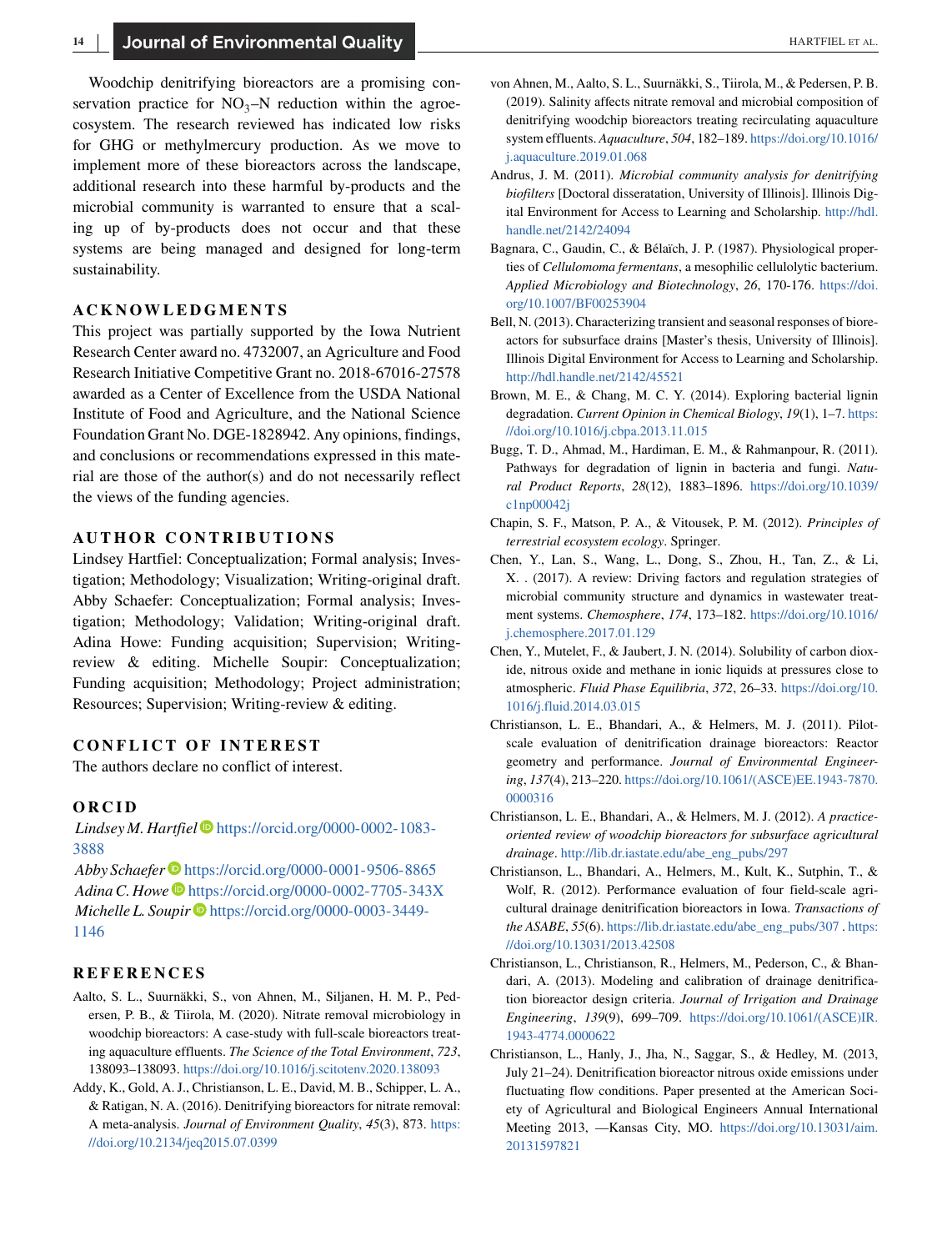- <span id="page-14-0"></span>Christianson, L., Helmers, M., Bhandari, A., & Moorman, T. (2013). Internal hydraulics of an agricultural drainage denitrification bioreactor. *Ecological Engineering*, *52*, 298. [https://doi.org/10.1016/j.](https://doi.org/10.1016/j.ecoleng.2012.11.001) [ecoleng.2012.11.001](https://doi.org/10.1016/j.ecoleng.2012.11.001)
- Christianson, Laura E., Lepine, C., Sharrer, K. L., & Summerfelt, S. T. (2016). Denitrifying bioreactor clogging potential during wastewater treatment. *Water Research*, *105*, 147–156. [https://doi.org/10.1016/j.](https://doi.org/10.1016/j.watres.2016.08.067) [watres.2016.08.067](https://doi.org/10.1016/j.watres.2016.08.067)
- Christianson, Laura E., Cooke, R. A., Hay, C. H., Helmers, M. J., Feyereisen, G. W., Ranaivoson, A. Z., McMaine, J. T., McDaniel, R., Rosen, T. R., Pluer, W. T., Schipper, L. A., Dougherty, H., Robinson, R. J., Layden, I. A., Irvine-Brown, S. M., Manca, F., Dhaese, K., Nelissen, V., & von Ahnen, M. (2021). Effectiveness of denitrifying bioreactors on water pollutant reduction from agricultural areas. *Transactions of the ASABE*, *64*(2), 641–658. [https://doi.org/10.13031/](https://doi.org/10.13031/trans.14011) [trans.14011](https://doi.org/10.13031/trans.14011)
- Chun, J. A., Cooke, R. A., Eheart, J. W., & Cho, J. (2010). Estimation of flow and transport parameters for woodchip-based bioreactors: II. Field-scale bioreactor. *Biosystems Engineering*, *105*(1), 95–102. <https://doi.org/10.1016/j.biosystemseng.2009.09.018>
- Dashtban, M., Schraft, H., Syed, T. A., & Qin, W. (2010). Fungal biodegradation and enzymatic modification of lignin. *International Journal of Biochemistry and Molecular Biology*, *1*(1), 36–50).
- David, M. B., Gentry, L. E., Cooke, R. A., & Herbstritt, S. M. (2016). Temperature and substrate control woodchip bioreactor performance in reducing tile nitrate loads in East-Central Illinois. *Journal of Environment Quality*, *45*(3), 822–829 [https://doi.org/10.2134/jeq2015.06.](https://doi.org/10.2134/jeq2015.06.0296) [0296](https://doi.org/10.2134/jeq2015.06.0296)
- Davis, M. P., Martin, E. A., Moorman, T. B., Isenhart, T. M., & Soupir, M. L. (2019). Nitrous oxide and methane production from denitrifying woodchip bioreactors at three hydraulic residence times. *Journal of Environmental Management*, *242*, 290–297. [https://doi.org/10.1016/](https://doi.org/10.1016/j.jenvman.2019.04.055) [j.jenvman.2019.04.055](https://doi.org/10.1016/j.jenvman.2019.04.055)
- De Klein, C., Novoa, R. S., Ogle, S., Smith, K. A., Rochette, P., Wirth, T. C., McConkey, B. G., Mosier, A., Rypdal, K., Walsh, M., & Williams, S. A. (2006). N2O emissions from managed soils, and CO2 emissions from lime and urea application. In S. Eggleston, L. Buendia, K. Miwa, T. Ngara, & K. Tanabe (Eds.), *IPCC guidelines for national greenhouse gas inventories* (Vol. 4, pp. 1–54). National Greenhouse Gas Inventories Programme.
- De Roy, K., Marzorati, M., Van den Abbeele, P., Van de Wiele, T., & Boon, N. (2014). Synthetic microbial ecosystems: an exciting tool to understand and apply microbial communities. *Environmental Microbiology*, *16*(6), 1472–1481. <https://doi.org/10.1111/1462-2920.12343>
- Enwall, K., Throbäck, I. N., Stenberg, M., Söderström, M., & Hallin, S. (2010). Soil resources influence spatial patterns of denitrifying communities at scales compatible with land management. *Applied and Environmental Microbiology*, *76*(7), 2243–2250. [https://doi.org/10.](https://doi.org/10.1128/AEM.02197-09) [1128/AEM.02197-09](https://doi.org/10.1128/AEM.02197-09)
- Enwezor, W. O. (1975). The mineralization of nitrogen and phosphorus in organic materials of varying C:N and C:P ratios. *Plant and Soil 44* (1), 237–240. <https://doi.org/10.1007/BF00016972>
- Fatehi-Pouladi, S., Anderson, B. C., Wootton, B., Button, M., Bissegger, S., Rozema, L., & Weber, K. P. (2019). Interstitial water microbial communities as an indicator of microbial denitrifying capacity in wood-chip bioreactors. *Science of the Total Environment*, *655*, 720– 729. <https://doi.org/10.1016/j.scitotenv.2018.11.278>
- Faulwetter, J., Burr, M., Parker, A., Stein, O., & Camper, A. (2013). Influence of season and plant species on the abundance and diversity

of sulfate reducing bacteria and ammonia oxidizing bacteria in constructed wetland microcosms. *Microbial Ecology*, *65*(1), 111–127. <https://doi.org/10.1007/s00248-012-0114-y>

- Fenton, O., Healy, M. G., Brennan, F. P., Thornton, S. F., Lanigan, G. J., & Ibrahim, T. G. (2016). Holistic evaluation of field-scale denitrifying bioreactors as a basis to improve environmental sustainability. *Journal of Environmental Quality*, *45*(3), 788–795. [https://doi.org/10.](https://doi.org/10.2134/jeq2015.10.0500) [2134/jeq2015.10.0500](https://doi.org/10.2134/jeq2015.10.0500)
- Fleming, E. J., Mack, E. E., Green, P. G., & Nelson, D. C. (2006). Mercury methylation from unexpected sources: Molybdate-inhibited freshwater sediments and an iron-reducing bacterium. *Applied and Environmental Microbiology*, *72*(1), 457–464. [https://doi.org/10.](https://doi.org/10.1128/AEM.72.1.457-464.2006) [1128/AEM.72.1.457-464.2006](https://doi.org/10.1128/AEM.72.1.457-464.2006)
- Forster, P., Ramaswamy, V., Artaxo, P., Berntsen, T., Betts, R., Fahey, D. W., Haywood, J., Lean, J., Lowe, D. C., Myhre, G., Nganga, J., Prinn, R., Raga, G., Schulz, M., & Van Dorland, R. (2007). Changes in atmospheric constituents and in radiative forcing. In S. Solomon, D. Qin, M. Manning, Z. Chen, M. Marquis, K. B. Averyt, M. Tignor, & H. L. Miller (Eds.), *Climate change 2007: The physical science basis. Contribution of Working Group I to the Fourth Assessment. Report of the Intergovernmental Panel on Climate Change* (pp. 129–234). Cambridge University Press.
- Ghane, Ehsan, Fausey, N. R., & Brown, L. C. (2015). Modeling nitrate removal in a denitrification bed. *Water Research*, *71*, 294–305. [https:](https://doi.org/10.1016/j.watres.2014.10.039) [//doi.org/10.1016/j.watres.2014.10.039](https://doi.org/10.1016/j.watres.2014.10.039)
- Ghane, E., Feyereisen, G. W., Rosen, C. J., & Tschirner, U. W. (2018). Carbon quality of four-year-old woodchips in a denitrification bed treating agricultural drainage water. *Transactions of the ASABE*, *61*(3), 995–1000. <https://doi.org/10.13031/trans.12642>
- Gilmour, C. C., Henry, E. A., & Ralph, M. (1992). Sulfate stimulation of mercury methylation in freshwater sediments. *Environmental Science and Technology*, *26*(11), 2281–2287. [https://doi.org/10.1021/](https://doi.org/10.1021/es00035a029) [es00035a029](https://doi.org/10.1021/es00035a029)
- Gilmour, C. C., Podar, M., Bullock, A. L., Graham, A. M., Brown, S. D., Somenahally, A. C., Johs, A., Hurt, R. A., Bailey, K. L., & Elias, D. A. (2013). *Mercury methylation by novel microorganisms from new environments*. <https://doi.org/10.1021/es403075t>
- Gonze, D., Coyte, K. Z., Lahti, L., & Faust, K. (2018). Microbial communities as dynamical systems. *Current Opinion in Microbiology* <https://doi.org/10.1016/j.mib.2018.07.004>
- Gorski, G., Dailey, H., Fisher, A. T., Schrad, N., & Saltikov, C. (2020). Denitrification during infiltration for managed aquifer recharge: Infiltration rate controls and microbial response. *Science of the Total Environment*, *727*, 138642. [https://doi.org/10.1016/j.scitotenv.2020.](https://doi.org/10.1016/j.scitotenv.2020.138642) [138642](https://doi.org/10.1016/j.scitotenv.2020.138642)
- Graf, D. R. H., Jones, C. M., & Hallin, S. (2014). Intergenomic comparisons highlight modularity of the denitrification pathway and underpin the importance of community structure for N2O emissions. *Plos One*, *9*(12), e114118. <https://doi.org/10.1371/journal.pone.0114118>
- Gramlich, A., Stoll, S., Stamm, C., Walter, T., & Prasuhn, V. (2018). Effects of artificial land drainage on hydrology, nutrient and pesticide fluxes from agricultural fields: A review. *Agriculture, Ecosystems and Environment*, *266*, 84–99. <https://doi.org/10.1016/j.agee.2018.04.005>
- Greenan, C. M., Moorman, T. B., Kaspar, T. C., Parkin, T. B., & Jaynes, D. B. (2006). Comparing carbon substrates for denitrification of subsurface drainage water. *Journal of Environmental Quality*, *35*(3), 824–829. <https://doi.org/10.2134/jeq2005.0247>
- Grießmeier, V., Bremges, A., McHardy, A. C., & Gescher, J. (2017). Investigation of different nitrogen reduction routes and their key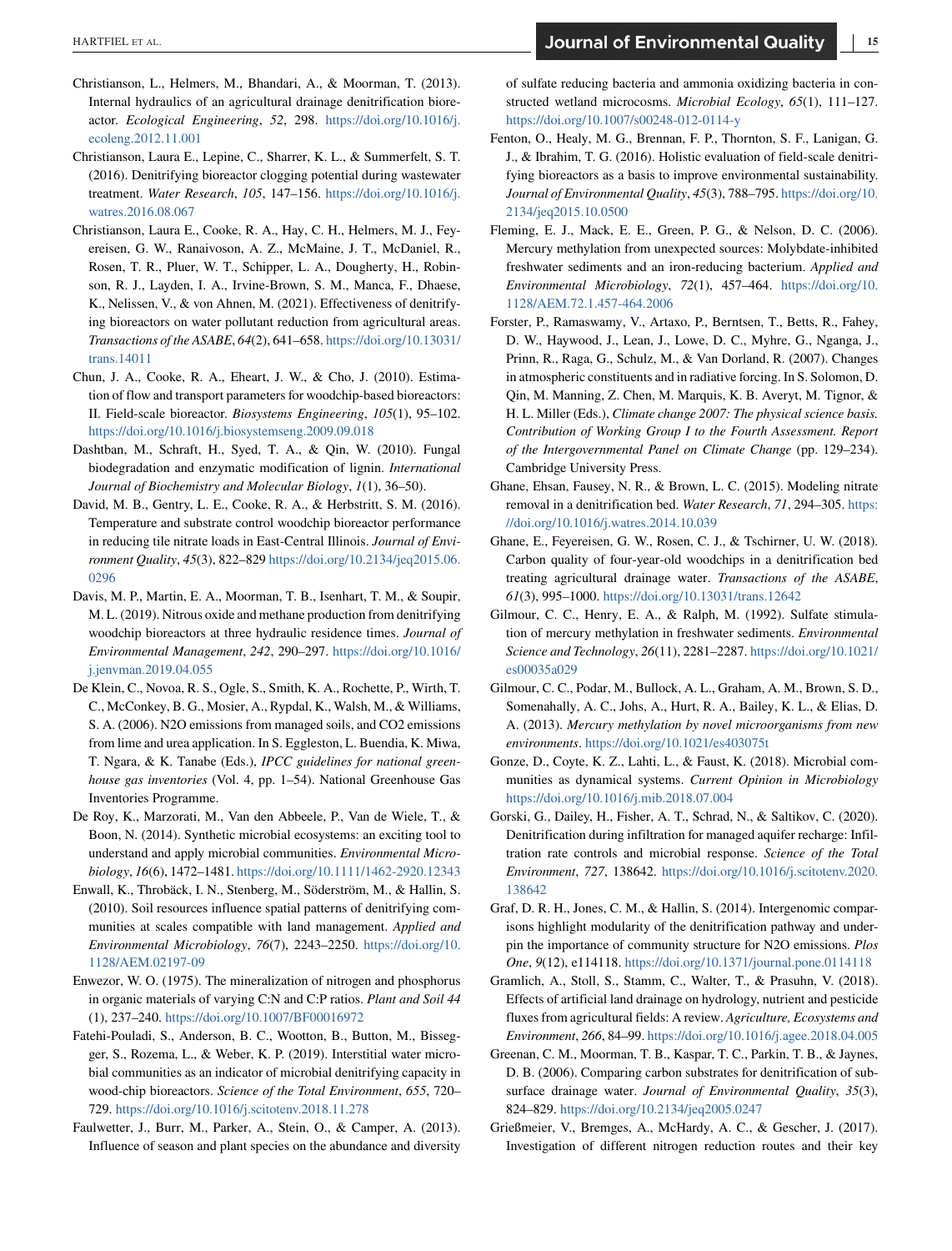<span id="page-15-0"></span>microbial players in wood chip-driven denitrification beds. *Scientific Reports*, *7*(1), 17028. [https://doi.org/10.1038/s41598-017-](https://doi.org/10.1038/s41598-017-17312-2) [17312-2](https://doi.org/10.1038/s41598-017-17312-2)

- Grießmeier, V., Leberecht, K., & Gescher, J. (2019). NO 3−removal efficiency in field denitrification beds: Key controlling factors and main implications. *Environmental Microbiology Reports*, *11*(3), 316–329. <https://doi.org/10.1111/1758-2229.12758>
- Guidotti, T. L. (2010). Hydrogen sulfide: advances in understanding human toxicity. *International Journal of Toxicology*, *29*(6), 569–581. <https://doi.org/10.1177/1091581810384882>
- Hathaway, S. K., Bartolerio, N. A., Rodríguez, L. F., Kent, A. D., & Zilles, J. L. (2017). Denitrifying bioreactors resist disturbance from fluctuating water levels. *Frontiers in Environmental Science*, *5*. [https:](https://doi.org/10.3389/fenvs.2017.00035) [//doi.org/10.3389/fenvs.2017.00035](https://doi.org/10.3389/fenvs.2017.00035)
- Hathaway, S. K., Porter, M. D., Rodríguez, L. F., Kent, A. D., & Zilles, J. L. (2015). Impact of the contemporary environment on denitrifying bacterial communities. *Ecological Engineering*, *82*, 469–473. [https:](https://doi.org/10.1016/j.ecoleng.2015.05.005) [//doi.org/10.1016/j.ecoleng.2015.05.005](https://doi.org/10.1016/j.ecoleng.2015.05.005)
- Healy, M. G., Barrett, M., Lanigan, G. J., João Serrenho, A., Ibrahim, T. G., Thornton, S. F., Rolfe, S. A., Huang, W. E., & Fenton, O. (2015). Optimizing nitrate removal and evaluating pollution swapping tradeoffs from laboratory denitrification bioreactors. *Ecological Engineering*, *74*, 290–301. <https://doi.org/10.1016/j.ecoleng.2014.10.005>
- Healy, Mark G., Ibrahim, T. G., Lanigan, G. J., Serrenho, A. J., & Fenton, O. (2012). Nitrate removal rate, efficiency and pollution swapping potential of different organic carbon media in laboratory denitrification bioreactors. *Ecological Engineering*, *40*, 198–209. [https:](https://doi.org/10.1016/j.ecoleng.2011.12.010) [//doi.org/10.1016/j.ecoleng.2011.12.010](https://doi.org/10.1016/j.ecoleng.2011.12.010)
- Hellman, M., Hubalek, V., Juhanson, J., Almstrand, R., Peura, S., & Hallin, S. (2020). Substrate type determines microbial activity and community composition in bioreactors for nitrate removal by denitrification at low temperature. *Science of the Total Environment*, *755*(1), 143023. <https://doi.org/10.1016/j.scitotenv.2020.143023>
- Helmers, M., Christianson, R., Brenneman, G., Lockett, D., & Pederson, C. (2012). Water table, drainage, and yield response to drainage water management in southeast Iowa. *Journal of Soil and Water Conservation*, *67*(6), 495–501. <https://doi.org/10.2489/jswc.67.6.495>
- Herbert, R. B., Winbjörk, H., Hellman, M., & Hallin, S. (2014). Nitrogen removal and spatial distribution of denitrifier and anammox communities in a bioreactor for mine drainage treatment. *Water Research*, *66*, 350–360. <https://doi.org/10.1016/j.watres.2014.08.038>
- Herbstritt, S. M. (2014). Environmental tradeoffs of denitrifying woodchip bioreactors [Thesis, University of Illinois]. Illinois Digital Environment for Access to Learning and Scholarship. [http://hdl.handle.](http://hdl.handle.net/2142/49622) [net/2142/49622](http://hdl.handle.net/2142/49622)
- Hoover, N. L., Bhandari, A., Soupir, M. L., & Moorman, T. B. (2016). Woodchip denitrification bioreactors: Impact of temperature and hydraulic retention time on nitrate removal. *Journal of Environment Quality*, *45*(3), 803–812 <https://doi.org/10.2134/jeq2015.03.0161>
- Hua, G., Salo, M. W., Schmit, C. G., & Hay, C. H. (2016). Nitrate and phosphate removal from agricultural subsurface drainage using laboratory woodchip bioreactors and recycled steel byproduct filters. *Water Research*, *102*, 180–189. [https://doi.org/10.1016/j.watres.](https://doi.org/10.1016/j.watres.2016.06.022) [2016.06.022](https://doi.org/10.1016/j.watres.2016.06.022)
- Huang, X. F., Santhanam, N., Badri, D. V., Hunter, W. J., Manter, D. K., Decker, S. R., Vivanco J. M., & Reardon, K. F. (2013). Isolation and characterization of lignin-degrading bacteria from rainforest soils. *Biotechnology and Bioengineering*, *110*(6), 1616–1626. <https://doi.org/10.1002/bit.24833>
- Hudson, R. J. M., & Cooke, R. A. (2015). *Methylmercury production in denitrifying woodchip bioreactors*. [www.istc.illinois.edu](http://www.istc.illinois.edu)
- Ikenberry, C. D., Soupir, M. L., Schilling, K. E., Jones, C. S., & Seeman, A. (2014). Nitrate–nitrogen export: Magnitude and patterns from drainage districts to downstream river basins. *Journal of Environment Quality*, *43*(6), 2024–2033 <https://doi.org/10.2134/jeq2014.05.0242>
- Ilhan, Z. E., Ong, S. K., & Moorman, T. B. (2011). Dissipation of atrazine, enrofloxacin, and sulfamethazine in wood chip bioreactors and impact on denitrification. *Journal of Environmental Quality*, *40*(6), 1816–1823. <https://doi.org/10.2134/jeq2011.0082>
- INRS, IDALS, IDNR, ISU. (2017). *Iowa nutrient reduction strategy*. Iowa State University. [https://scholar.google.com/scholar\\_lookup?](https://scholar.google.com/scholar_lookup?titleIowa%20Nutrient%20Reduction%20StrategyauthorINRSpublication_year2017) [title=Iowa%20Nutrient%20Reduction%20Strategy&author=](https://scholar.google.com/scholar_lookup?titleIowa%20Nutrient%20Reduction%20StrategyauthorINRSpublication_year2017) [INRS&publication\\_year=2017](https://scholar.google.com/scholar_lookup?titleIowa%20Nutrient%20Reduction%20StrategyauthorINRSpublication_year2017)
- Jang, J., Anderson, E. L., Venterea, R. T., Sadowsky, M. J., Rosen, C. J., Feyereisen, G. W., & Ishii, S. (2019). Denitrifying bacteria active in woodchip bioreactors at low-temperature conditions. *Frontiers in Microbiology*, *10*, 635. <https://doi.org/10.3389/fmicb.2019.00635>
- Janusz, G., Pawlik, A., Sulej, J., Świderska-Burek, U., Jarosz-Wilkołazka, A., & Paszczyński, A. (2017). Lignin degradation: microorganisms, enzymes involved, genomes analysis and evolution. *FEMS Microbiology Reviews*, *41*(6), 941–962. [https://doi.org/](https://doi.org/10.1093/femsre/fux049) [10.1093/femsre/fux049](https://doi.org/10.1093/femsre/fux049)
- Jaynes, D. B. (2012). Changes in yield and nitrate losses from using drainage water management in central Iowa, United States. *Journal of Soil and Water Conservation*, *67*(6), 485–494. [https://doi.org/10.](https://doi.org/10.2489/jswc.67.6.485) [2489/jswc.67.6.485](https://doi.org/10.2489/jswc.67.6.485)
- Jaynes, D. B., Moorman, T. B., Parkin, T. B., & Kaspar, T. C. (2016). Simulating woodchip bioreactor performance using a dual-porosity model. *Journal of Environmental Quality*, *45*(3), 830–838. [https://doi.](https://doi.org/10.2134/jeq2015.07.0342) [org/10.2134/jeq2015.07.0342](https://doi.org/10.2134/jeq2015.07.0342)
- Jeannotte, R. (2014). Metabolic pathways | nitrogen metabolism. *Encyclopedia of Food Microbiology*, 544–560. [https://doi.org/10.1016/](https://doi.org/10.1016/B978-0-12-384730-0.00199-3) [B978-0-12-384730-0.00199-3](https://doi.org/10.1016/B978-0-12-384730-0.00199-3)
- Johnston-Monje, D., & Lopez Mejia, J. (2020). Botanical microbiomes on the cheap: Inexpensive molecular fingerprinting methods to study plant-associated communities of bacteria and fungi. *Applications in Plant Sciences*, *8*(4), e11334 <https://doi.org/10.1002/aps3.11334>
- Kiani, S., Kujala, K., Pulkkinen, T. J., Aalto, S. L., Suurnäkki, S., Kiuru, T., Tiirola, M., Kløve, B., & Ronkanen, A.-K. (2020). Enhanced nitrogen removal of low carbon wastewater in denitrification bioreactors by utilizing industrial waste toward circular economy. *Journal of Cleaner Production*, *254*, 119973. [https://doi.org/10.1016/j.jclepro.](https://doi.org/10.1016/j.jclepro.2020.119973) [2020.119973](https://doi.org/10.1016/j.jclepro.2020.119973)
- Ko, J. J., Shimizu, Y., Ikeda, K., Kim, S. K., Park, C. H., & Matsui, S. (2009). Biodegradation of high molecular weight lignin under sulfate reducing conditions: Lignin degradability and degradation byproducts. *Bioresource Technology*, *100*(4), 1622–1627. [https://doi.](https://doi.org/10.1016/j.biortech.2008.09.029) [org/10.1016/j.biortech.2008.09.029](https://doi.org/10.1016/j.biortech.2008.09.029)
- Korom, S. F. (1992). Natural denitrification in the saturated zone: A review. *Water Resources Research*, *28*(6), 1657–1668. [https://doi.org/](https://doi.org/10.1029/92WR00252) [10.1029/92WR00252](https://doi.org/10.1029/92WR00252)
- Kraft, B., Strous, M., & Tegetmeyer, H. E. (2011). Microbial nitrate respiration: Genes, enzymes and environmental distribution. *Journal of Biotechnology*, *155*(1), 104–117. [https://doi.org/10.1016/j.jbiotec.](https://doi.org/10.1016/j.jbiotec.2010.12.025) [2010.12.025](https://doi.org/10.1016/j.jbiotec.2010.12.025)
- Kuypers, M. M. M., Marchant, H. K., & Kartal, B. (2018). The microbial nitrogen-cycling network. *Nature Reviews Microbiology*, *16*(5), 263– 276. <https://doi.org/10.1038/nrmicro.2018.9>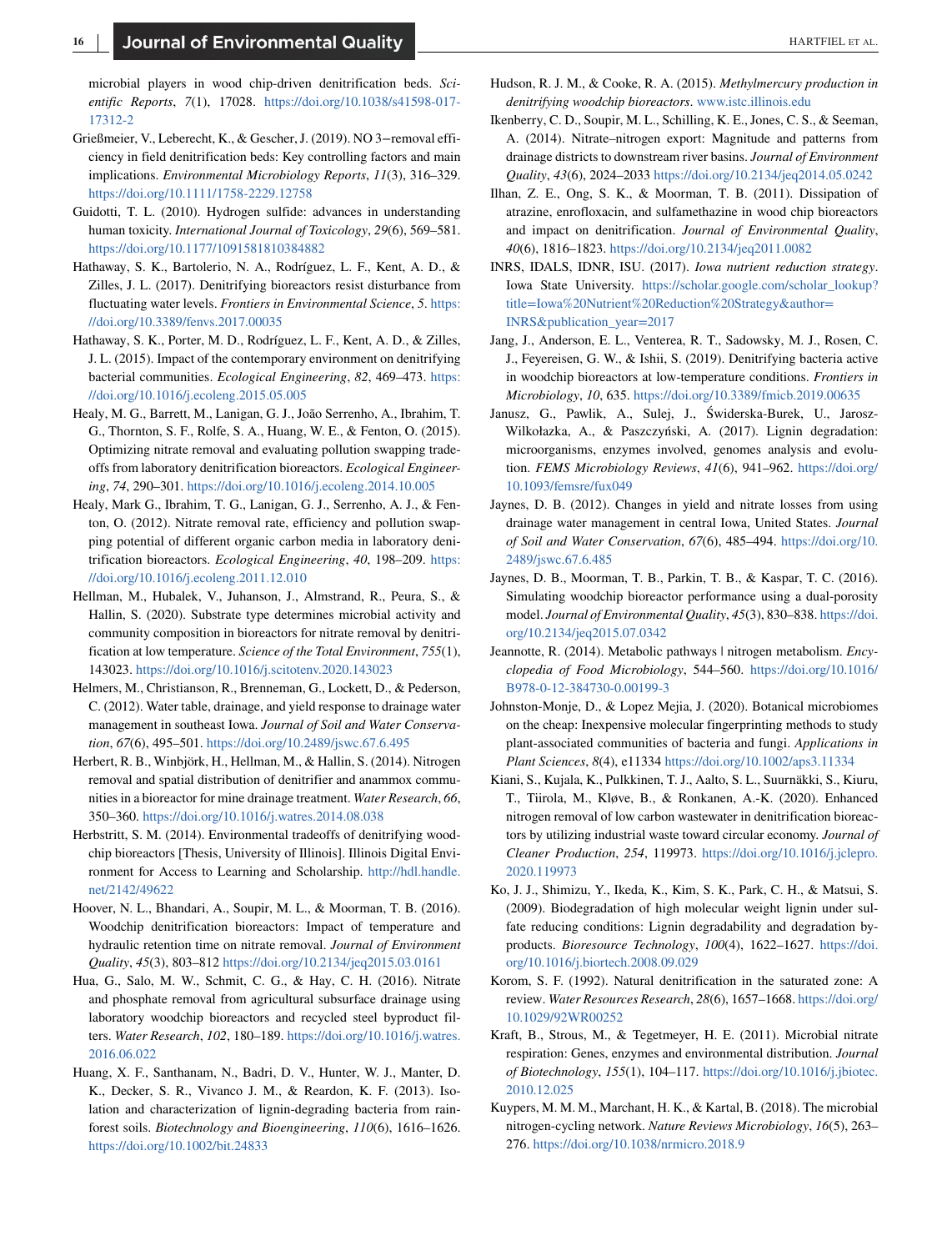- <span id="page-16-0"></span>Lazar, C. S., Baker, B. J., Seitz, K., Hyde, A. S., Dick, G. J., Hinrichs, K.-U., & Teske, A. P. (2016). Genomic evidence for distinct carbon substrate preferences and ecological niches of Bathyarchaeota in estuarine sediments. *Environmental Microbiology*, *18*(4), 1200–1211. <https://doi.org/10.1111/1462-2920.13142>
- van der Lelie, D., Taghavi, S., McCorkle, S. M., Li, L. L., Malfatti, S. A., Monteleone, D., Donohoe BS, Ding SY, Adney WS, Himmel ME, & Tringe, S. G. (2012). The metagenome of an anaerobic microbial community decomposing poplar wood chips. *Plos One*, *7*(5), e36740. <https://doi.org/10.1371/journal.pone.0036740>
- Liu, L., Xu, X., Cao, Y., Cai, C., Cui, H., & Yao, J. (2017). Nitrate decreases methane production also by increasing methane oxidation through stimulating NC10 population in ruminal culture. *AMB Express*, *7*(1). <https://doi.org/10.1186/s13568-017-0377-2>
- Lloyd, K. (2015). Beyond known methanogens. *Science*, *350*(6259), 384–384. <https://doi.org/10.1126/science.aad4066>
- Lynd, L. R., Weimer, P. J., van Zyl, W. H., & Pretorius, I. S. (2002). Microbial cellulose utilization: fundamentals and biotechnology. *Microbiology and Molecular Biology Reviews: MMBR*, *66*(3), 506– 577. <https://doi.org/10.1128/MMBR.66.3.506-577.2002>
- Lyu, Z., Shao, N., Akinyemi, T., & Whitman, W. (2018). Methanogenesis. *Current Biology*, *28*(13), R727–R732. [https://doi.org/10.1016/j.](https://doi.org/10.1016/j.cub.2018.05.021) [cub.2018.05.021](https://doi.org/10.1016/j.cub.2018.05.021)
- Manca, F., De Rosa, D., Reading, L. P., Rowlings, D. W., Scheer, C., Layden, I., Irvine-Brown, S., Schipper, L. A., & Grace, P. R. (2020). Nitrate removal and greenhouse gas production of woodchip denitrification walls under a humid subtropical climate. *Ecological engineering*, *156*, 105988. <https://doi.org/10.1016/j.ecoleng.2020.105988>
- Martin, E. A., Davis, M. P., Moorman, T. B., Isenhart, T. M., & Soupir, M. L. (2019). Impact of hydraulic residence time on nitrate removal in pilot-scale woodchip bioreactors. *Journal of Environmental Management*, *237*(3), 424–432. [https://doi.org/10.1016/j.jenvman.2019.](https://doi.org/10.1016/j.jenvman.2019.01.025) [01.025](https://doi.org/10.1016/j.jenvman.2019.01.025)
- Maxwell, B. M., Birgand, F., Schipper, L. A., Christianson, L. E., Tian, S., Helmers, M. J., Williams, D. J., Chescheir, G. M., & Youssef, M. A. (2019). Drying-rewetting cycles affect nitrate removal rates in woodchip bioreactors. *Journal of Environmental Quality*, *48*(1), 93– 101. <https://doi.org/10.2134/jeq2018.05.0199>
- Mehan, S., Aggarwal, R., Gitau, M. W., Flanagan, D. C., Wallace, C. W., & Frankenberger, J. R. (2019). Assessment of hydrology and nutrient losses in a changing climate in a subsurface-drained watershed. *Science of the Total Environment*, *688*, 1236–1251. [https://doi.org/10.](https://doi.org/10.1016/j.scitotenv.2019.06.314) [1016/j.scitotenv.2019.06.314](https://doi.org/10.1016/j.scitotenv.2019.06.314)
- Mohan, S. B., Cole, J. A. (2007). *The dissimilatory reduction of nitrate to ammonia by anaerobic bacteria, biology of the nitrogen cycle*. Elsevier B.V. <https://doi.org/10.1016/B978-044452857-5.50008-4>
- Moorman, T. B., Parkin, T. B., Kaspar, T. C., & Jaynes, D. B. (2010). Denitrification activity, wood loss, and N2O emissions over 9 years from a wood chip bioreactor. *Ecological Engineering*, *36*(11), 1567– 1574. <https://doi.org/10.1016/j.ecoleng.2010.03.012>
- NAE Grand Challenges for Engineering. (2019). *Manage the nitrogen cycle*. [http://www.engineeringchallenges.org/challenges/nitrogen.](http://www.engineeringchallenges.org/challenges/nitrogen.aspx) [aspx](http://www.engineeringchallenges.org/challenges/nitrogen.aspx)
- Pandey, A., Das, N., Muthu, K., & Rao, S. (2015). Methanogens in the environment: An insight of methane yield and impact on global climate change. *International Letters of Natural Sciences*, *37*, 51–60. <https://doi.org/10.18052/www.scipress.com/ILNS.37.51>
- Pester, M., Knorr, K., Friedrich, M., Wagner, M., & Loy, A. (2012). Sulfate-reducing microorganisms in wetlands - fameless actors in car-

bon cycling and climate change. *Frontiers in Microbiology*, *3*, 72. <https://doi.org/10.3389/fmicb.2012.00072>

- Petersen, D. G., Blazewicz, S. J., Firestone, M., Herman, D. J., Turetsky, M., & Waldrop, M. (2012). Abundance of microbial genes associated with nitrogen cycling as indices of biogeochemical process rates across a vegetation gradient in Alaska. *Environmental Microbiology*, *14*(4), 993–1008. [https://doi.org/10.1111/j.1462-2920.2011.](https://doi.org/10.1111/j.1462-2920.2011.02679.x) [02679.x](https://doi.org/10.1111/j.1462-2920.2011.02679.x)
- Podar, M., Gilmour, C., Brandt, C., Soren, A., Brown, S., Crable, B., Palumbo AV, Somenahally AC, Elias, D. (2015). Global prevalence and distribution of genes and microorganisms involved in mercury methylation. *Science Advances*, *1*(9), E1500675. [https://doi.org/10.](https://doi.org/10.1126/sciadv.1500675) [1126/sciadv.1500675](https://doi.org/10.1126/sciadv.1500675)
- Porter, M. D., Andrus, J. M., Bartolerio, N. A., Rodriguez, L. F., Zhang, Y., Zilles, J. L., & Kent, A. D. (2015). Seasonal patterns in microbial community composition in denitrifying bioreactors treating subsurface agricultural drainage. *Microbial Ecology*, *70*(3), 710–723. <https://doi.org/10.1007/s00248-015-0605-8>
- Rambags, F., Tanner, C., & Schipper, L. (2019). Denitrification and anammox remove nitrogen in denitrifying bioreactors. *Ecological Engineering*,*138*, 38–45. [https://doi.org/10.1016/j.ecoleng.2019.06.](https://doi.org/10.1016/j.ecoleng.2019.06.022) [022](https://doi.org/10.1016/j.ecoleng.2019.06.022)
- Rashid, G. M., Taylor, C. R., Liu, Y., Zhang, X., Rea, D., Fülöp, V., & Bugg, T. D. (2015). Identification of manganese superoxide dismutase from Sphingobacterium sp. T2 as a novel bacterial enzyme for lignin oxidation. *ACS Chemical Biology*, *10*(10), 2286–2294. [https:](https://doi.org/10.1021/acschembio.5b00298) [//doi.org/10.1021/acschembio.5b00298](https://doi.org/10.1021/acschembio.5b00298)
- Regan, K., Stempfhuber, B., Schloter, M., Rasche, F., Prati, D., Philippot, L., Boeddinghaus, R. S., Kandeler, E., & Marhan, S. (2017). Spatial and temporal dynamics of nitrogen fixing, nitrifying and denitrifying microbes in an unfertilized grassland soil. *Soil Biology and Biochemistry*, *109*, 214–226. <https://doi.org/10.1016/j.soilbio.2016.11.011>
- Reisinger, A. J., Groffman, P. M., & Rosi-Marshall, E. J. (2016). Nitrogen-cycling process rates across urban ecosystems. *FEMS Microbiology Ecology*, *92*(12), fiw198. [https://doi.org/10.1093/](https://doi.org/10.1093/femsec/fiw198) [femsec/fiw198](https://doi.org/10.1093/femsec/fiw198)
- Roser, M. B., Feyereisen, G. W., Spokas, K. A., Mulla, D. J., Strock, J. S., & Gutknecht, J. (2018). Carbon dosing increases nitrate removal rates in denitrifying bioreactors at low-temperature high-flow conditions. *Journal of Environmental Quality*, *47*(4), 856–864. [https://doi.org/10.](https://doi.org/10.2134/jeq2018.02.0082) [2134/jeq2018.02.0082](https://doi.org/10.2134/jeq2018.02.0082)
- Sams, C. E. (2004). Methylmercury contamination: Impacts on aquatic systems and terrestrial species, and insights for abatement. In M. Furniss, C. Clifton, & K. Ronnenberg (Eds.), *Advancing the fundamental sciences: Proceedings of the Forest Service National Earth Sciences Conference* (Vol. 7, pp. 438–448). US Forest Service, Pacific Northwest Research Station.
- Schaefer, A., Werning, K., Hoover, N., Tschirner, U., Feyereisen, G., Moorman, T. B., Howe, A. C., & Soupir, M. L. (2021). Impact of flow on woodchip properties and subsidence in denitrifying bioreactors. *Agrosystems, Geosciences & Environment*, *4*(1), e20149. [https:](https://doi.org/10.1002/agg2.20149) [//doi.org/10.1002/agg2.20149](https://doi.org/10.1002/agg2.20149)
- Schilling, K. E., Jha, M. K., Zhang, Y. K., Gassman, P. W., & Wolter, C. F. (2009). Impact of land use and land cover change on the water balance of a large agricultural watershed: Historical effects and future directions. *Water Resources Research*, *45*(7), 1–12. [https://doi.org/10.](https://doi.org/10.1029/2007WR006644) [1029/2007WR006644](https://doi.org/10.1029/2007WR006644)
- Schipper, L. A., Robertson, W. D., Gold, A. J., Jaynes, D. B., & Cameron, S. C. (2010). Denitrifying bioreactors—an approach for reducing